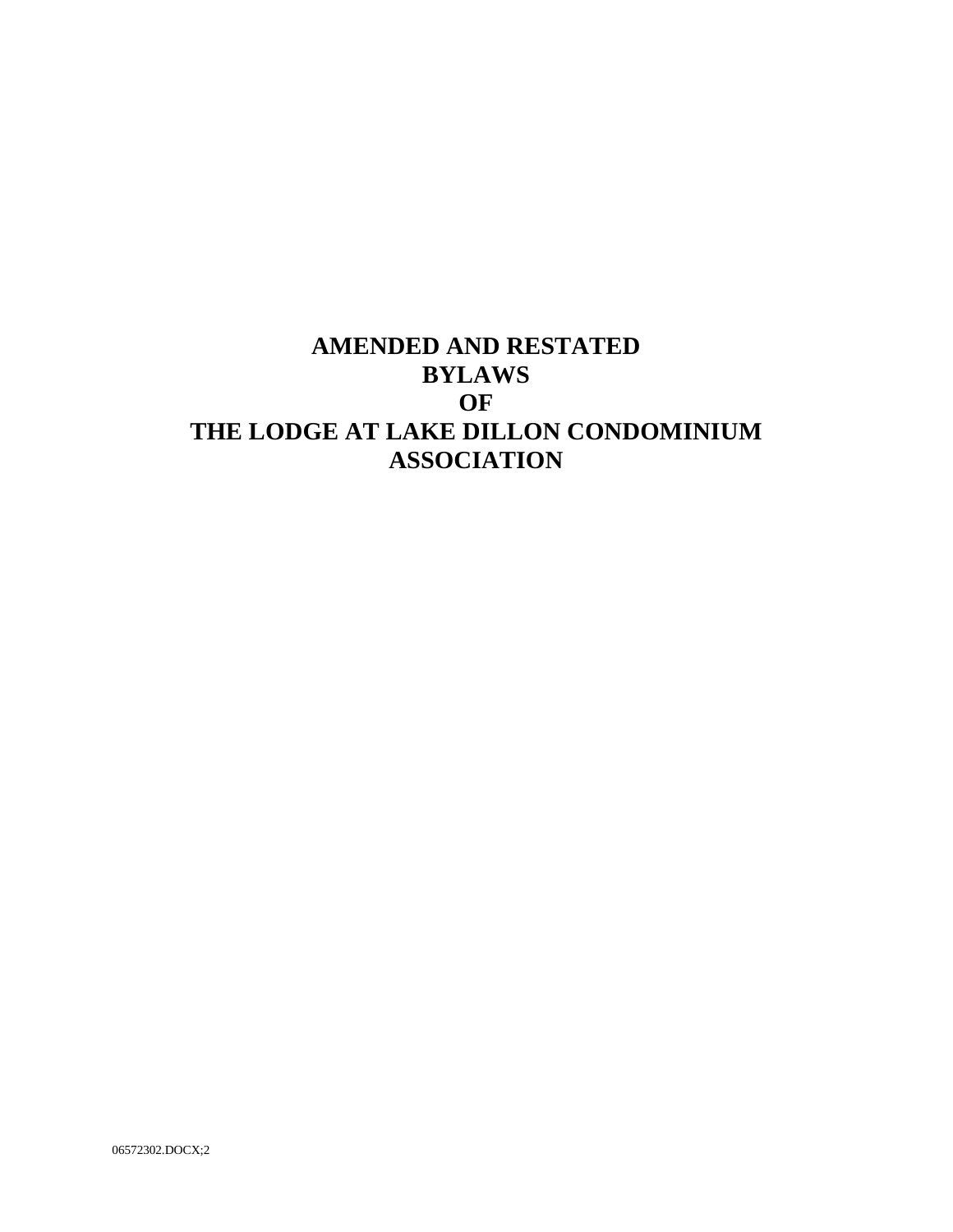# **TABLE OF CONTENTS**

| <b>ARTICLE 1</b> |                                                                |  |
|------------------|----------------------------------------------------------------|--|
| Section 1.1      |                                                                |  |
| Section 1.2      |                                                                |  |
|                  |                                                                |  |
| <b>ARTICLE 2</b> |                                                                |  |
| Section 2.1      |                                                                |  |
| Section 2.2      |                                                                |  |
| Section 2.3      |                                                                |  |
| Section 2.4      |                                                                |  |
| Section 2.5      |                                                                |  |
| Section 2.6      |                                                                |  |
| Section 2.7      | Community or The Lodge at Lake Dillon Condominiums Community 3 |  |
| Section 2.8      |                                                                |  |
| Section 2.9      |                                                                |  |
| Section 2.10     |                                                                |  |
| Section 2.11     |                                                                |  |
| Section 2.12     |                                                                |  |
| Section 2.13     |                                                                |  |
| <b>ARTICLE 3</b> |                                                                |  |
| Section 3.1      |                                                                |  |
| Section 3.2      |                                                                |  |
| Section 3.3      |                                                                |  |
| Section 3.4      |                                                                |  |
|                  |                                                                |  |
| <b>ARTICLE 4</b> |                                                                |  |
| Section 4.1      |                                                                |  |
| Section 4.2      |                                                                |  |
| Section 4.3      |                                                                |  |
| Section 4.4      |                                                                |  |
| Section 4.5      |                                                                |  |
| Section 4.6      |                                                                |  |
| Section 4.7      |                                                                |  |
| Section 4.8      |                                                                |  |
| Section 4.9      |                                                                |  |
| Section 4.10     |                                                                |  |
| Section 4.11     |                                                                |  |
| Section 4.12     |                                                                |  |
| Section 4.13     |                                                                |  |
| Section 4.14     |                                                                |  |
| Section 4.15     |                                                                |  |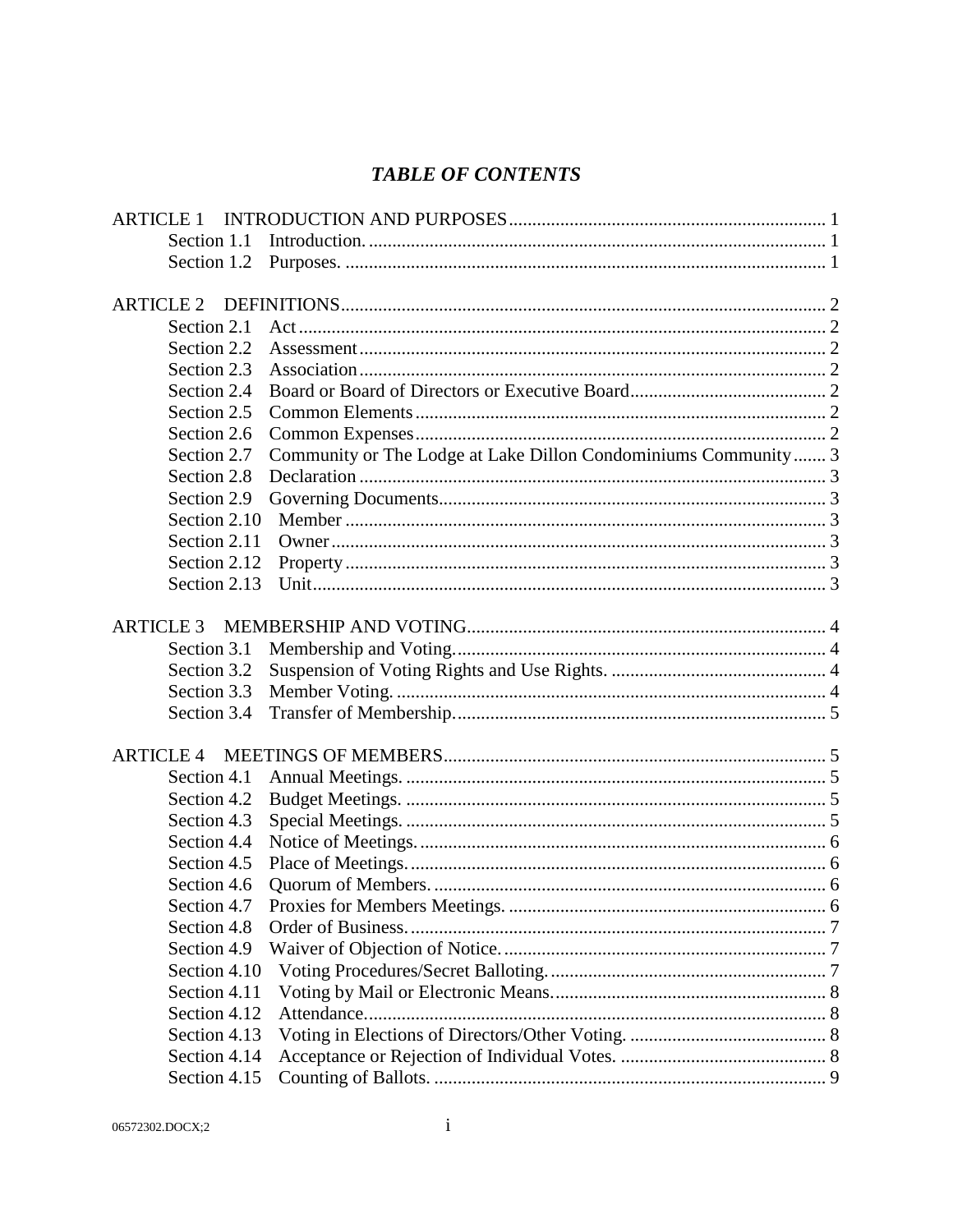| <b>ARTICLE 5</b> |                   |                                                                  |  |
|------------------|-------------------|------------------------------------------------------------------|--|
|                  | Section 5.1       |                                                                  |  |
|                  | Section 5.2       |                                                                  |  |
|                  | Section 5.3       |                                                                  |  |
|                  | Section 5.4       |                                                                  |  |
|                  | Section 5.5       |                                                                  |  |
|                  | Section 5.6       |                                                                  |  |
|                  | Section 5.7       |                                                                  |  |
| <b>ARTICLE 6</b> |                   |                                                                  |  |
|                  | Section 6.1       |                                                                  |  |
|                  | Section 6.2       |                                                                  |  |
|                  | Section 6.3       |                                                                  |  |
|                  | Section 6.4       |                                                                  |  |
|                  | Section 6.5       |                                                                  |  |
|                  | Section 6.6       |                                                                  |  |
|                  | Section 6.7       |                                                                  |  |
|                  | Section 6.8       |                                                                  |  |
|                  | Section 6.9       |                                                                  |  |
|                  | Section 6.10      | Telephone or Electronic Communication in Lieu of Attendance.  14 |  |
|                  | Section 6.11      |                                                                  |  |
| <b>ARTICLE 7</b> |                   | POWERS AND DUTIES OF THE BOARD OF DIRECTORS  14                  |  |
|                  | Section 7.1       |                                                                  |  |
|                  | Section 7.2       |                                                                  |  |
|                  | Section 7.3       |                                                                  |  |
| <b>ARTICLE 8</b> |                   |                                                                  |  |
|                  | Section 8.1       |                                                                  |  |
|                  | Section 8.2       |                                                                  |  |
|                  | Section 8.3       |                                                                  |  |
|                  | Section 8.4       |                                                                  |  |
|                  | Section 8.5       |                                                                  |  |
|                  | Section 8.6       |                                                                  |  |
|                  | Section 8.7       |                                                                  |  |
| <b>ARTICLE 9</b> |                   |                                                                  |  |
|                  | Section 9.1       |                                                                  |  |
|                  | Section 9.2       |                                                                  |  |
|                  | <b>ARTICLE 10</b> |                                                                  |  |
|                  | Section 10.1      |                                                                  |  |
|                  | Section 10.2      |                                                                  |  |
|                  |                   |                                                                  |  |
|                  |                   |                                                                  |  |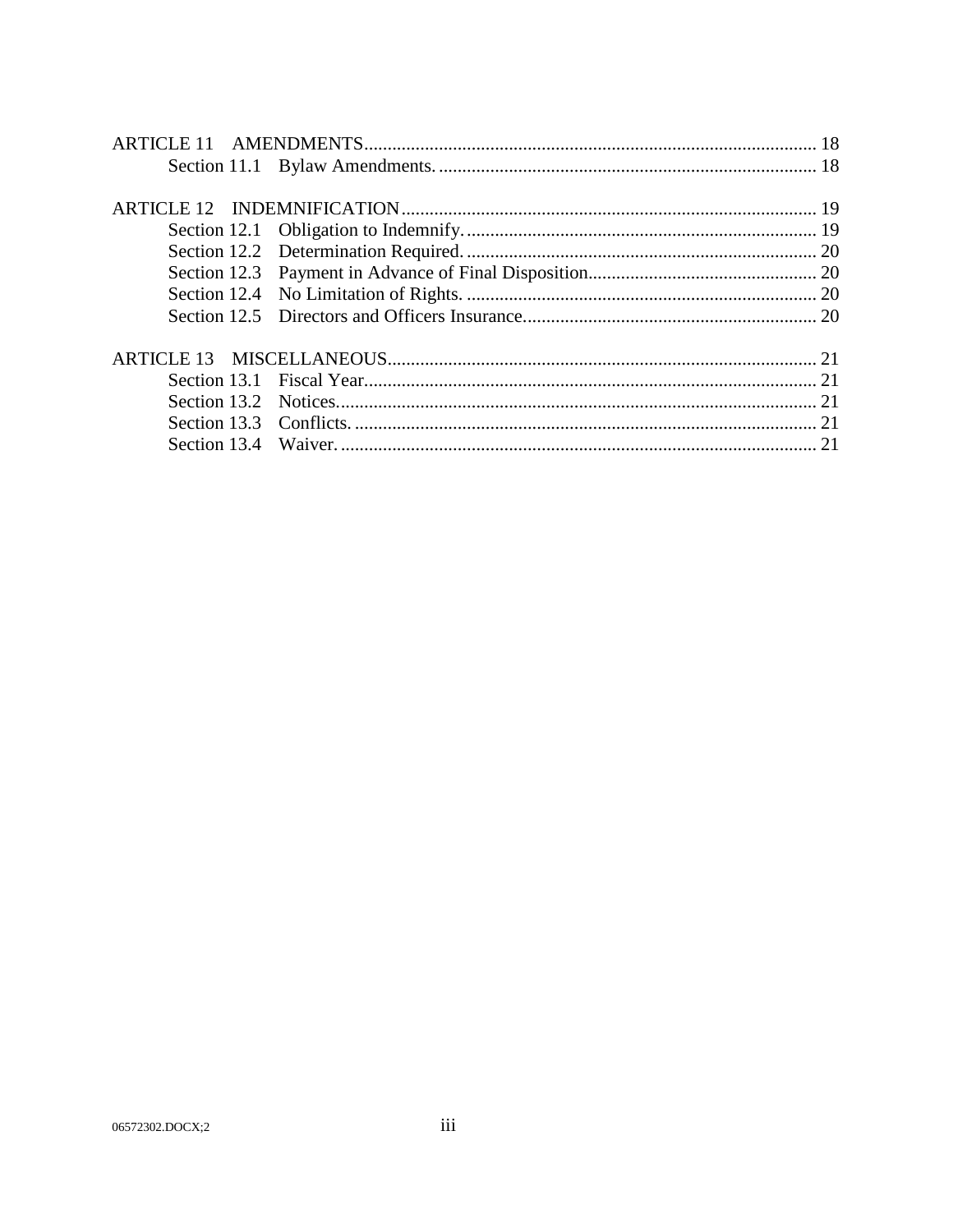#### **AMENDED AND RESTATED**

#### **BYLAWS**

#### **OF**

## **THE LODGE AT LAKE DILLON CONDOMINIUM ASSOCIATION** \_\_\_\_\_\_\_\_\_\_\_\_\_\_\_\_\_\_\_\_\_\_\_\_\_\_\_\_\_\_\_\_\_\_\_\_\_\_\_\_\_\_\_\_\_\_\_\_\_\_\_\_\_\_\_\_\_\_\_\_\_\_\_\_\_\_\_\_\_\_\_\_\_\_\_\_\_\_

#### **RECITALS**

The Lodge at Lake Dillon Condominium Association, a Colorado nonprofit corporation  $(*$ Association"), certifies that:

- (1) The Association and its Members desire to amend and restate the Bylaws currently in effect as set forth below.
- (2) The provisions set forth in these Amended and Restated Bylaws supersede and replace the existing Bylaws and all amendments.

The Bylaws of the Association are hereby amended by striking in their entirety Articles I through XVII, inclusive, and by substituting the following:

# **ARTICLE 1 INTRODUCTION AND PURPOSES**

Section 1.1 Introduction.

These Amended and Restated Bylaws are adopted for the regulation, management and governance of the affairs of the Association. The Association was organized as a Colorado nonprofit corporation under Colorado law to act as the Association under the Condominium Declaration for The Lodge at Lake Dillon, as may be amended (the "Declaration").

Section 1.2 Purposes.

The purposes for which the Association is formed are:

(a) to protect the value and desirability of The Lodge at Lake Dillon Condominiums Association community (the "Community") and the Units;

(b) to further the interests of the residents of the Community and Members of the Association;

- (c) to be the owners association provided for in the Declaration;
- (d) to operate and govern the Community;
- (e) to provide for the administration, maintenance, preservation and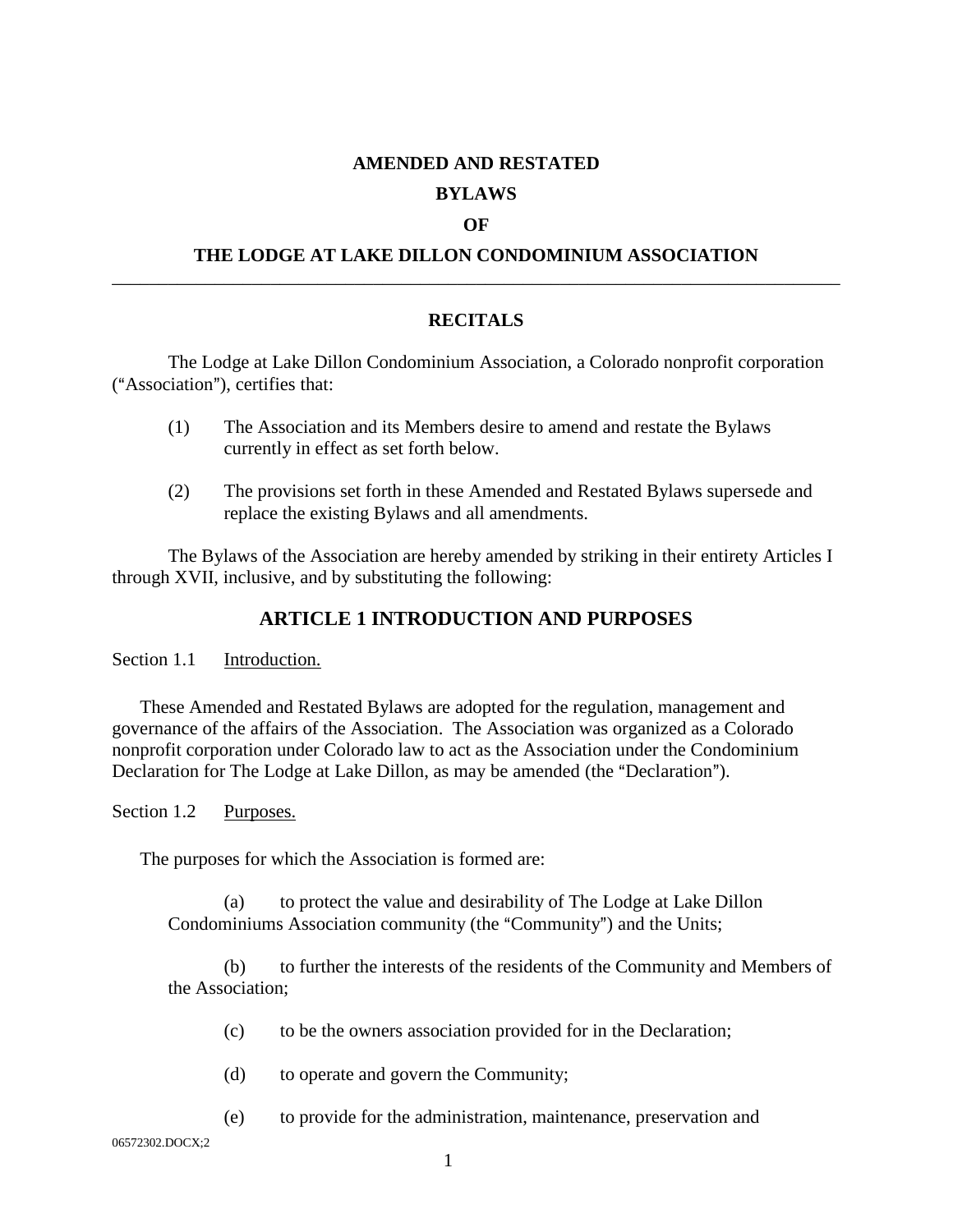architectural review of the Units and Common Elements within the Community; and

(f) to promote the health, safety, welfare and recreation of the Owners within the Community.

## **ARTICLE 2 DEFINITIONS**

In supplement of the definitions provided for in the Declaration, the following terms shall have the meaning set forth below, unless the context requires otherwise:

Section 2.1 Act

"Act" shall mean the Colorado Common Interest Ownership Act, *C.R.S.* '*38-33.3-101 et. seq.*, as it may be amended.

Section 2.2 Assessment

"Assessment" shall include all Common Expense Assessments and any other assessments and expenses levied to Units pursuant to or allowed under the Declaration or the Act, including interest, late fees, attorney fees, fines and costs.

Section 2.3 Association

"Association" shall mean and refer to The Lodge at Lake Dillon Condominium Association, and its successors and assigns.

#### Section 2.4 Board or Board of Directors or Executive Board

"Board" or "Board of Directors" or "Executive Board" shall mean the body designated in the Governing Documents to act on behalf of the Association.

Section 2.5 Common Elements

"Common Elements" shall mean the Property within this Community other than the Units, which portion of the Property may be designated on the Map and in the Declaration. Common Elements shall include Limited Common Elements. The Common Elements shall be owned, as tenants in common, by the Owners of the separate Units, each owner of a Unit having an undivided interest in the Common Elements.

## Section 2.6 Common Expenses

"Common Expenses" shall mean expenditures made or liabilities incurred by or on behalf of the Association, together with any allocations to reserves.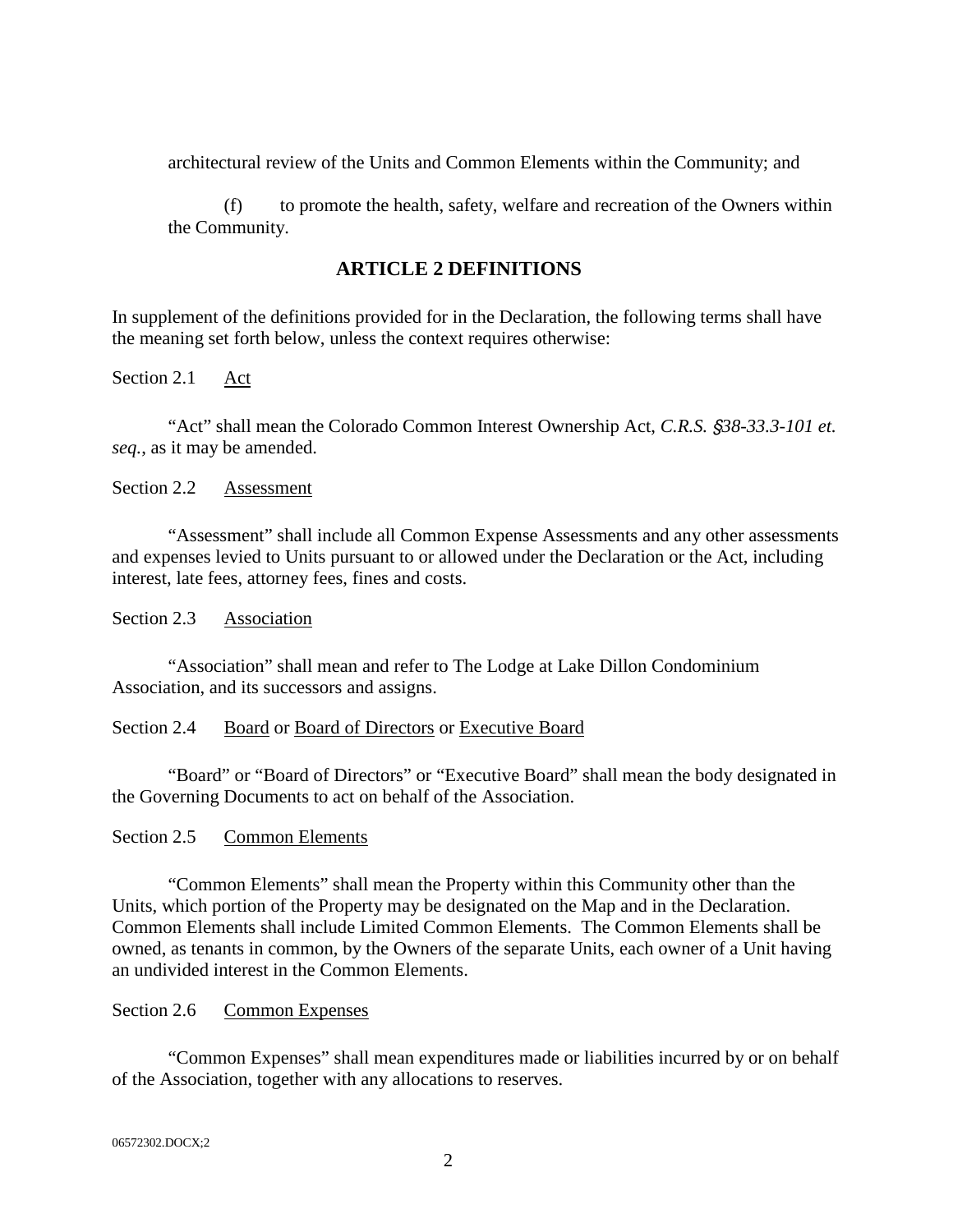#### Section 2.7 Community or The Lodge at Lake Dillon Condominiums Community

"Community" or "The Lodge at Lake Dillon Condominium Association Community" shall mean The Lodge at Lake Dillon Condominium Association Community, as further defined by the recorded Condominium Map and the Declaration.

#### Section 2.8 Declaration

"Declaration" shall mean and refer to the Condominium Declaration for The Lodge at Lake Dillon, as may be amended, applicable to the Property recorded in the office of the Clerk and Recorder of Summit County, Colorado.

#### Section 2.9 Governing Documents

"Governing Documents" shall mean the Declaration, the Map, the Articles of Incorporation, the Bylaws and the House Rules and Regulations of The Lodge at Lake Dillon Condominium Association, as they may be amended.

Section 2.10 Member

"Member" shall mean any Owner. The terms "Member" and "Owner" may be used interchangeably.

## Section 2.11 Owner

"Owner" shall mean as is stated in Summit County deed of trust records, including spouse, domestic partner, and any children/step-children. In regards to a multiple-owner unit, the owner with the greatest percentage interest ownership will be considered the principal owner and represent the interests/concerns of all other unit owners to the Board and/or Resident Manager, unless another owner is designated by the multiple-owner group.

#### Section 2.12 Property

"Property" shall mean the property described in or which is subject to the Declaration together with all easements, rights, and appurtenances thereto and the buildings and improvements erected or to be erected thereon.

#### Section 2.13 Unit

"Unit" shall mean a physical portion of the Community, designated for separate ownership, shown as a Unit on the recorded Map for the Community, the boundaries of which are defined in the Map and in the Declaration.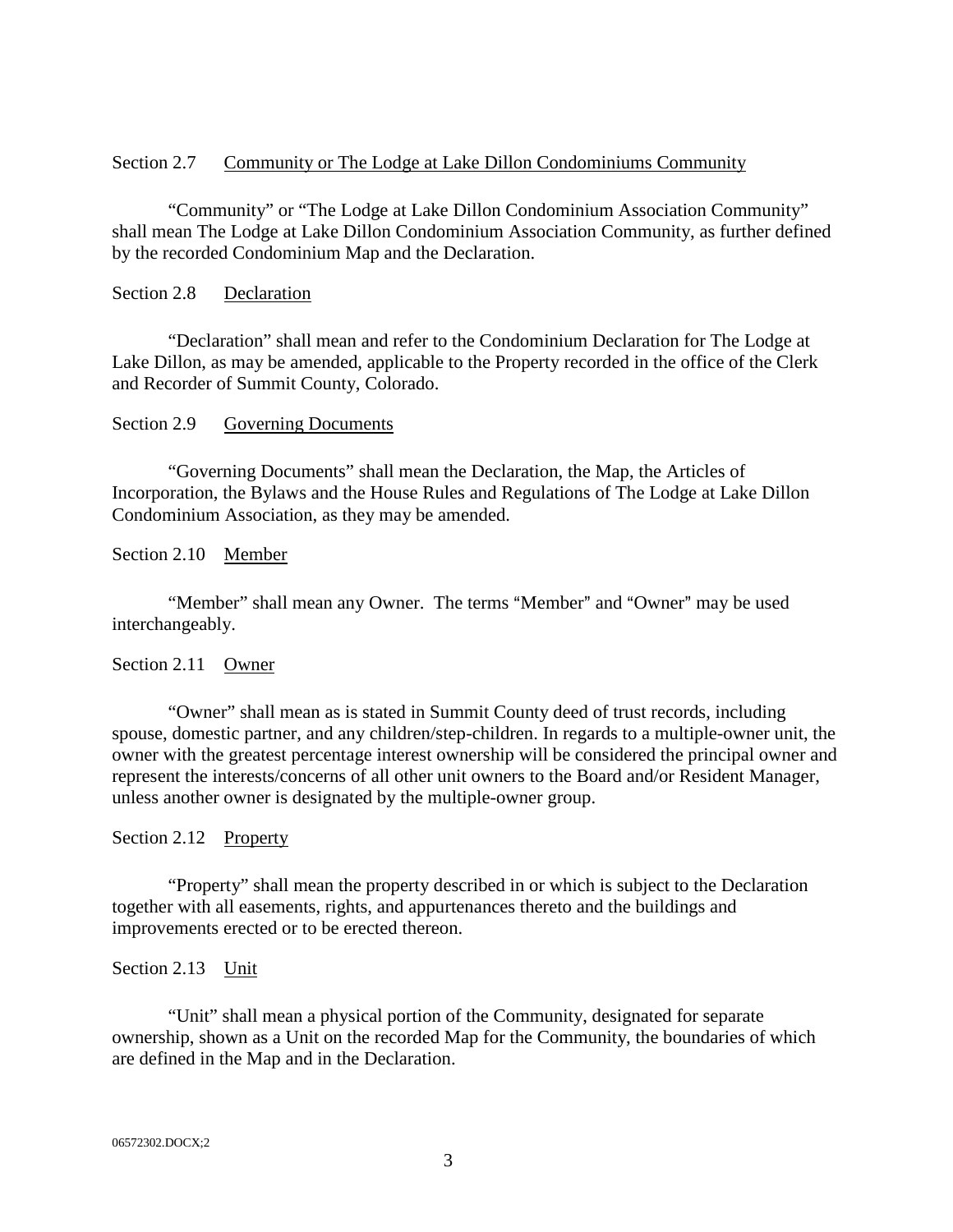# **ARTICLE 3 MEMBERSHIP AND VOTING**

## Section 3.1 Membership and Voting.

Every person or legal entity who is an Owner shall be a Member of the Association. Membership shall be appurtenant to and may not be separated from ownership of any Unit. Ownership of a Unit shall be the sole qualification for membership. Votes shall be allocated pursuant to the Declaration.

#### Section 3.2 Suspension of Voting Rights and Use Rights.

During any period in which an Owner shall be in default in the payment of any Assessment, including interest, fines, late fees, attorney fees and costs, levied by the Association, the voting rights and right to use of the recreational facilities (e.g. the swimming pool) of the Owner shall be deemed suspended by the Board of Directors, without notice or hearing, until the Assessment has been paid. Voting rights and use rights of an Owner may also be suspended for a period not to exceed 60 days or during any period of violation of any other provision of the Governing Documents, whichever is greater.

Section 3.3 Member Voting.

(a) At all meetings of Members, each Member eligible to vote may vote in person or by proxy.

(b) If only one of several Owners of a Unit is present at a meeting of the Association, the Owner present is entitled to cast the vote allocated to such Unit.

If more than one of the Owners is present, the vote allocated to the Unit may be cast only in accordance with the agreement of a majority of those Owners. Majority agreement exists if any one of the Owners casts the vote allocated to the Unit without protest being made promptly to the person presiding over the meeting by another Owner of the Unit. In the event of disagreement between or among co-Owners and an attempt by two or more of them to cast such vote or votes, such vote or votes shall not be counted.

(d) The vote of a corporation, partnership, limited liability company, or other legal entity may be cast by any officer, director, trustee, partner, manager, or member of such corporation, partnership, limited liability company, or other legal entity in the absence of express notice of the designation of a specific person by the Board of Directors.

(e) The chair of the meeting may require reasonable evidence that a person voting on behalf of a corporation, partnership or business trust Owner is qualified to vote.

(f) Votes allocated to Units owned by the Association may be cast by the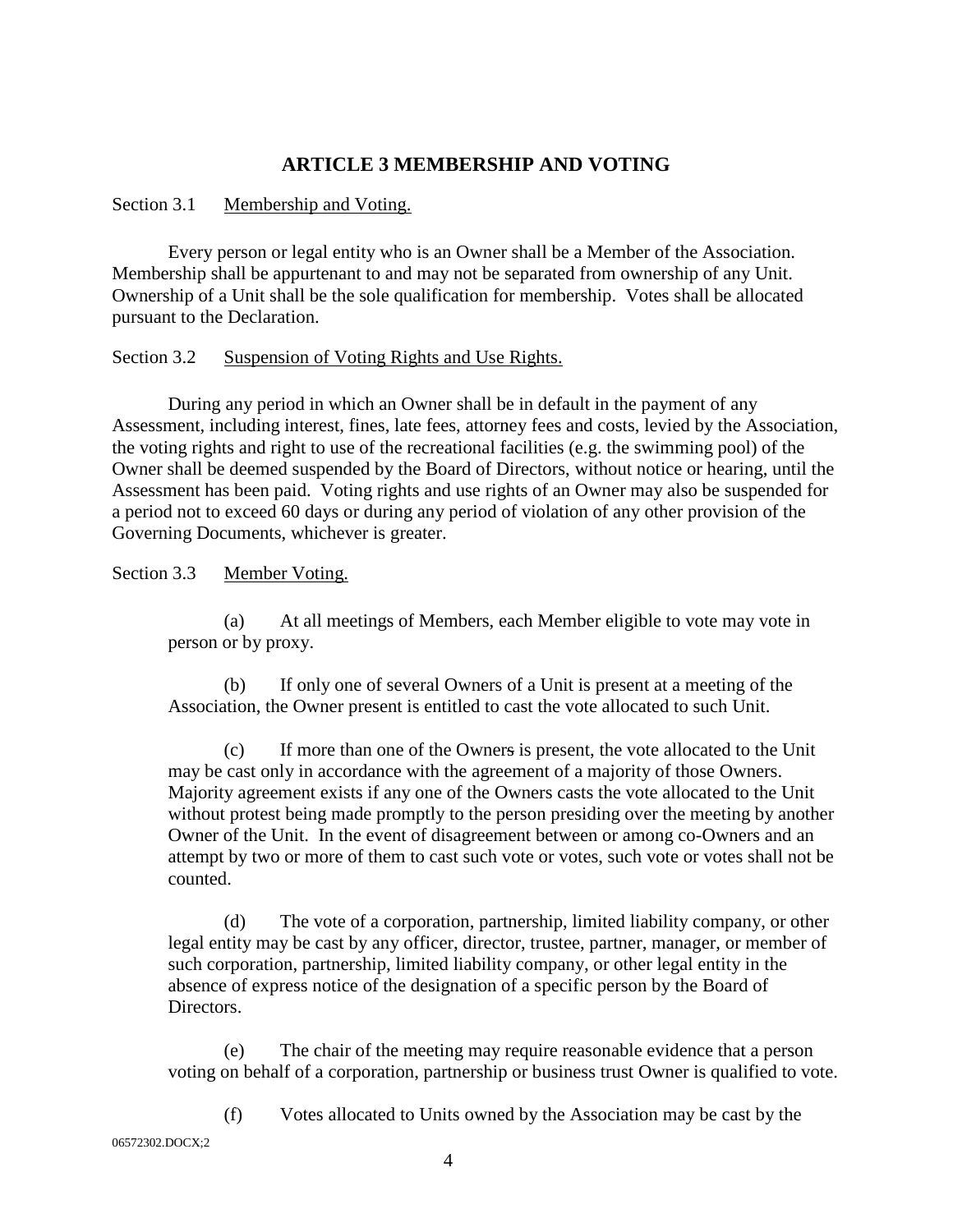Board.

#### Section 3.4 Transfer of Membership.

Transfers of membership shall be made on the books of the Association only upon presentation of evidence, satisfactory to the Association, of the transfer of ownership of the Unit to which the membership is appurtenant.

## **ARTICLE 4 MEETINGS OF MEMBERS**

Section 4.1 Annual Meetings.

An annual meeting of the Members shall be held during each of the Association's fiscal years, at such time of the year and date as determined by the Board. The directors shall be elected by the Members at the annual meeting, in accordance with the provisions of these Bylaws. The Members may transact other business as may properly come before them at the annual meeting. Failure to hold an annual meeting shall not be considered a forfeiture or dissolution of the Association.

Section 4.2 Budget Meetings.

Meetings to consider proposed budgets shall be called in accordance with the Act. The Act's budget process to be followed is as follows:

(a) The Board of Directors of the Association is to prepare and approve a proposed budget at least annually.

(b) Within 90 days after the Board of Director's adoption of the proposed budget, or such longer time as allowed by the Act, the Board of Directors must mail or otherwise deliver, including posting the proposed budget on the association's website, a summary of the proposed budget to all Members, and set a date for a meeting to consider the proposed budget. The meeting must occur within a reasonable time after mailing or other delivery of the summary, or as allowed in the Bylaws.

(c) Notice for the meeting at which the budget will be considered must be mailed not less than 10 days nor more than 50 days before the meeting, or such longer time as allowed by the Act.

#### Section 4.3 Special Meetings.

Special meetings of the Association may be called by the president, by a majority of the members of the Board of Directors or by the secretary upon receipt of a petition signed by Owners holding at least 20% of the votes in the Association. The form of notice, date, time and place of the meeting shall be determined by the Board. If a notice for a special meeting demanded pursuant to petition is not given by the secretary within 30 days after the date the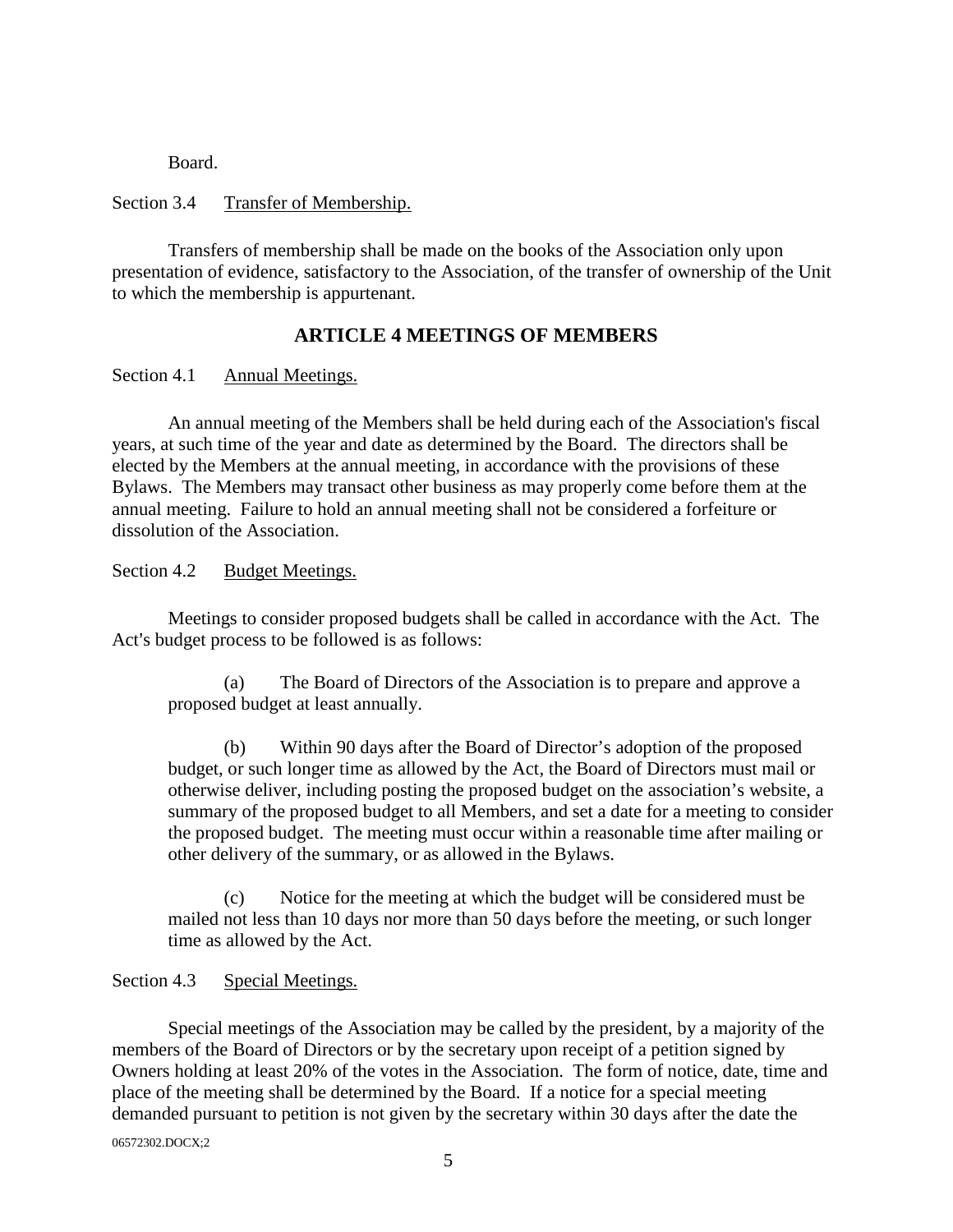written demand or demands are delivered to the secretary, the person(s) signing the demand or demands may set the time and place of the meeting and give notice, pursuant to the terms of these Bylaws. Any meeting called under this Section shall be conducted by the president of the Board, or in his/her absence, a person chosen by a majority of the Board. In the event no Board members are in attendance, a chairperson for the meeting shall be elected by a majority of the Members present at the meeting, and that chairperson shall conduct the meeting.

#### Section 4.4 Notice of Meetings.

Notice of each meeting of the Members shall be physically posted in a conspicuous place if feasible and practicable at least 24 hours prior to any meeting of the Members. Written notice of each meeting of Members shall be given by, or at the direction of, the secretary or person authorized to call the meeting, by mailing a copy of the notice, postage prepaid, or by personal delivery, at least 10 days before, but not more than 50 days before the meeting to each Member, addressed to the Member's address last appearing on the books of the Association, or supplied by a Member to the Association for the purpose of notice. In addition to mailing, but not in lieu of, notice may also be sent by any other means permitted by the Colorado Revised Nonprofit Corporation Act, including, but not limited to, facsimile and e-mail delivery. If the Association has the ability to give electronic notice, the Association shall e-mail notice of the Members' meeting to any Member who requests, and who provides his or her e-mail address to the Association in addition to the above specified delivery of notice. Any such e-mail notice shall be given at least 24 hours prior to the meeting. The notice shall specify the place, day and hour of the meeting and, in the case of a special meeting, the purpose of the meeting. No matters shall be heard nor action adopted at a special meeting except as stated in the notice.

## Section 4.5 Place of Meetings.

Meetings of the Members shall be held in The Lodge at Lake Dillon Condominium Association building in Dillon, Colorado, or in any other location in the Summit County area, and may be adjourned to a suitable place convenient to the Members, as may be designated by the chair of the meeting.

## Section 4.6 Quorum of Members.

The presence of Members holding at least 20% of the votes entitled to be cast in the Association at any meeting, in person or by proxy, shall constitute a quorum for any action except as otherwise provided in the Governing Documents. If the required quorum is not present, the Members who are present shall have power to adjourn the meeting from time to time to a later date, until such time as a quorum shall be present. If adjourned, notice of the new date, time or place need not be given if the new date, time or place is announced at the meeting before adjournment.

## Section 4.7 Proxies for Members Meetings.

(a) The vote allocated to a Unit may be cast under a proxy duly executed by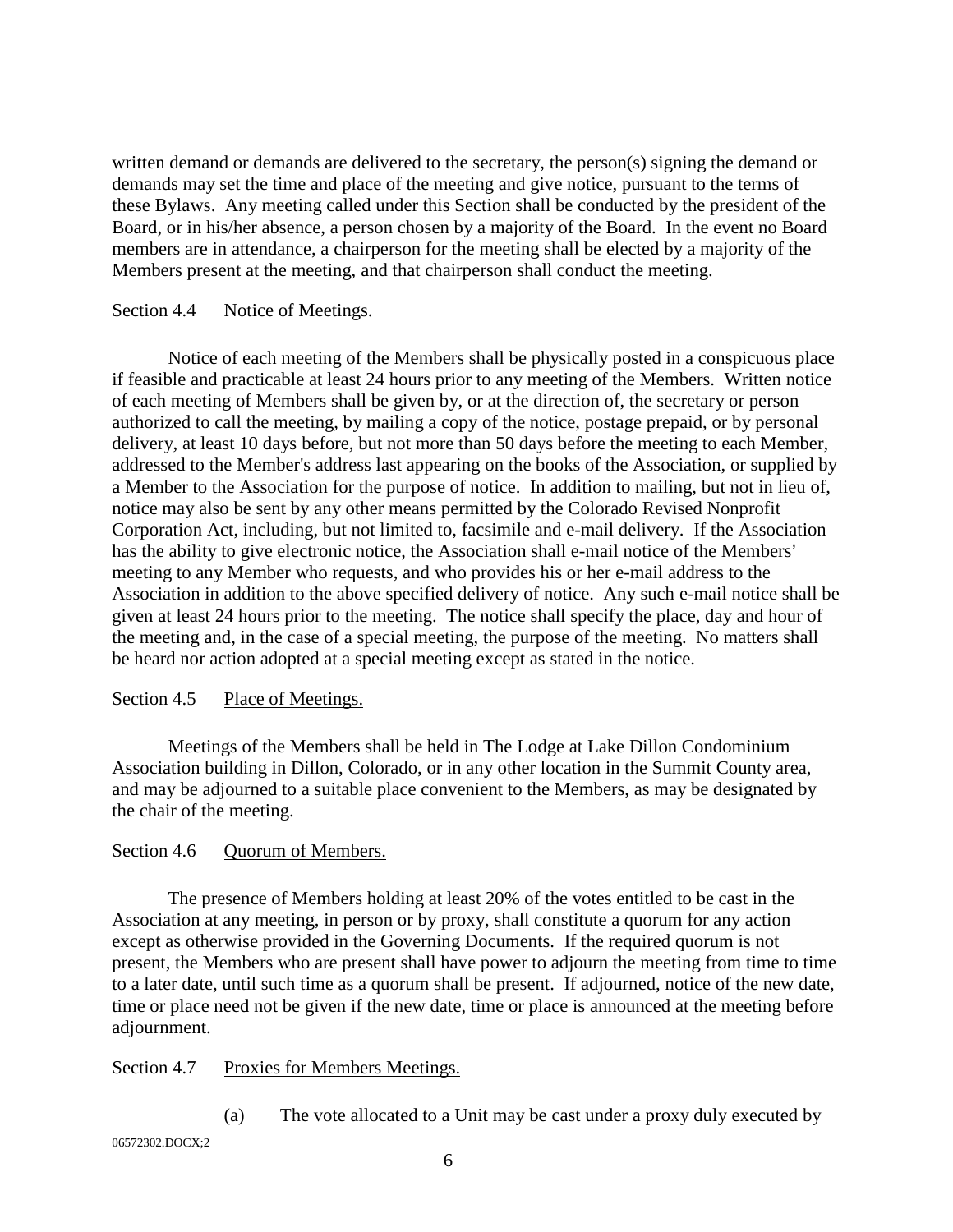an Owner.

(b) All proxies shall be in writing and filed with the secretary or designee of the Association.

(c) If a Unit is owned by more than one person, each Owner of the Unit may vote or register protest to the casting of the vote by the other Owners of the Unit through a duly executed proxy. In the event of disagreement between or among co-Owners and an attempt by two or more of them to cast such vote or votes, such vote or votes shall not be counted.

(d) An Owner may revoke a proxy given under this section by written notice of revocation to the person presiding over a meeting of the Association or by attending the meeting and voting in person, after giving actual notice to the person presiding over the meeting of the Owner's intent to do so.

(e) A proxy is void if it is not dated.

(f) A proxy terminates 11 months after its date, unless it specifies a different term or a specific purpose, or upon sale of the Unit for which the proxy was issued.

(g) Proxies obtained through fraud or misrepresentation are invalid as determined in the sole discretion of the Secretary of the Association.

# Section 4.8 Order of Business.

The Board may establish the order of business for all meetings of the Board or Members. Failure to strictly follow Robert's Rules of Order shall not invalidate any action taken at a meeting of the Board or Members.

Section 4.9 Waiver of Objection of Notice.

A Member's attendance at a meeting waives objection to lack of notice or defective notice of the meeting, unless the Member, at the beginning of the meeting, objects to holding the meeting or transacting business at the meeting because of lack of notice or defective notice. Further, a Member's attendance at a meeting waives objection to consideration of a particular matter at the meeting that is not within the purpose or purposes described in the meeting notice, unless the Member objects to considering the matter when it is presented.

## Section 4.10 Voting Procedures/Secret Balloting.

(a) Secret ballots, if required by law, must be used in contested Board member elections and in any other matter as required or allowed by law.

(b) All other voting may be by voice, by show of hands, by consent, by mail,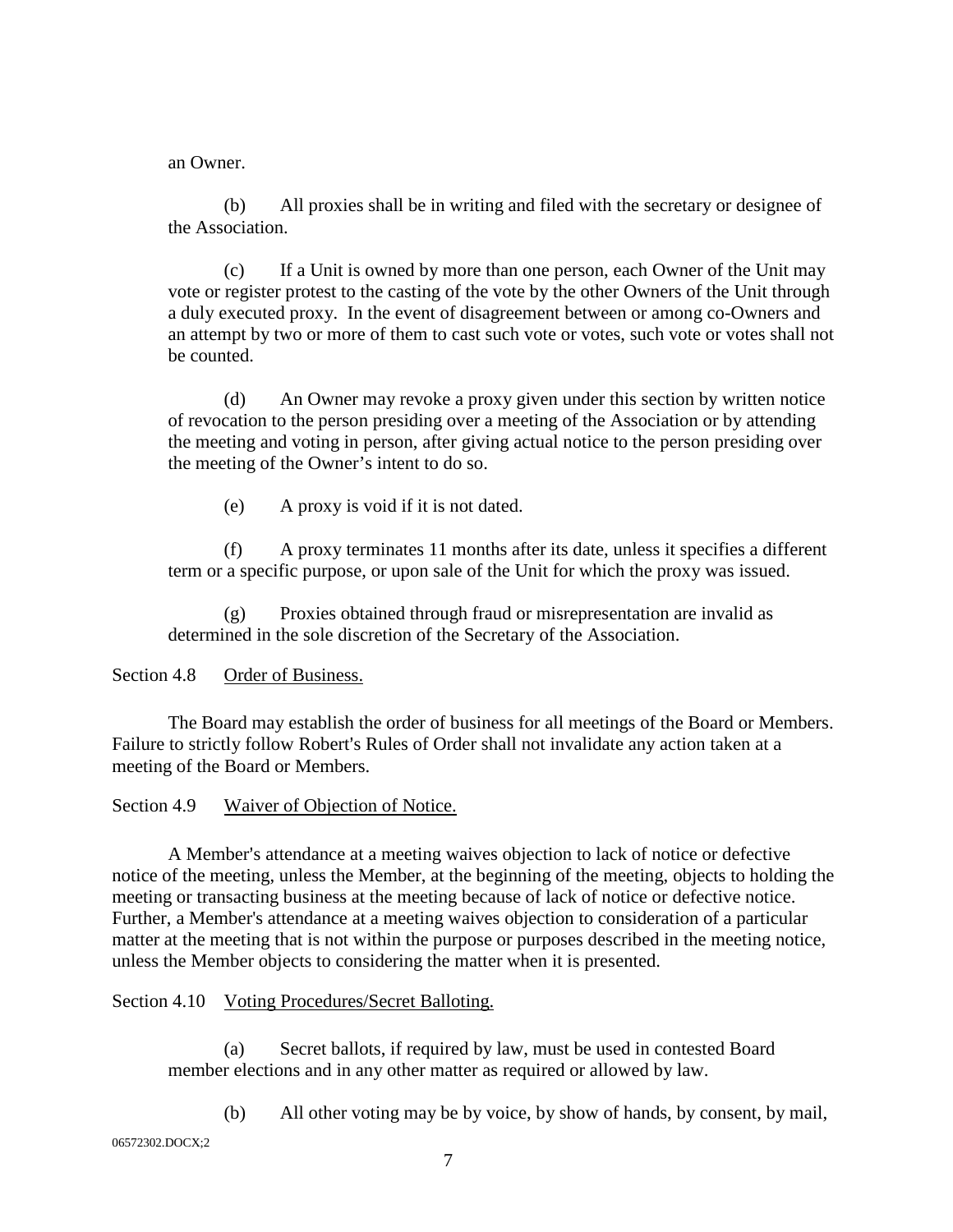by electronic means, by proxy, by written ballot, or as otherwise determined by the Board of Directors prior to the meeting or by a majority of the Members present at a meeting.

#### Section 4.11 Voting by Mail or Electronic Means.

(a) In any instance where a vote of the Members is required or permitted to be taken at a meeting of the Members, such vote may be taken by mail or electronic means in lieu of a meeting, pursuant to this Section. In case of a vote by mail or electronic means in lieu of a meeting, the secretary shall mail or deliver written notice to all Members at each Member's address as it appears in the records of the Association given for notice purposes. The notice shall include: (i) a statement of the proposed action, (ii) a statement that Members are entitled to vote by mail or electronic means for or against such proposal, (iii) a date at least 10 days after the date such notice shall have been given on or before which all votes must be received at the office of the Association at the address designated in the notice, and (iv) the number of votes which must be received to meet the quorum requirement and the percentage of votes received needed to carry the vote.

(b) The Association may conduct elections of directors by mail or electronic means, in its sole discretion, and pursuant to procedures adopted by it; *provided however,* that any procedures adopted shall provide for notice to Members of the opportunity to run for a vacant position and/or nominate any Member of the Association for a vacant position, subject to the nominated Member's consent.

## Section 4.12 Attendance.

Members may attend meetings by using an electronic or telephonic communication method whereby the Member may be heard by the other Members and may hear the deliberations of the other Members on any matter properly brought at the meeting. The Member's vote shall be counted and the presence noted as if that Member were present in person. Any Members wishing to participate telephonically shall advise the Association of the same prior to the meeting.

#### Section 4.13 Voting in Elections of Directors/Other Voting.

In an election of directors, Members receiving the largest number of votes shall be elected. On all other items, the vote of Members holding a majority of the votes cast shall be binding upon all Members for all purposes except where a higher percentage vote is required in the Governing Documents, as amended, or by law.

#### Section 4.14 Acceptance or Rejection of Individual Votes.

06572302.DOCX;2 The Association has the right to reject a vote, consent, written ballot, waiver, proxy appointment or proxy appointment revocation when it has a reasonable, good faith basis to doubt the validity of the signature or the signatory's authority to sign for the Owner. The Association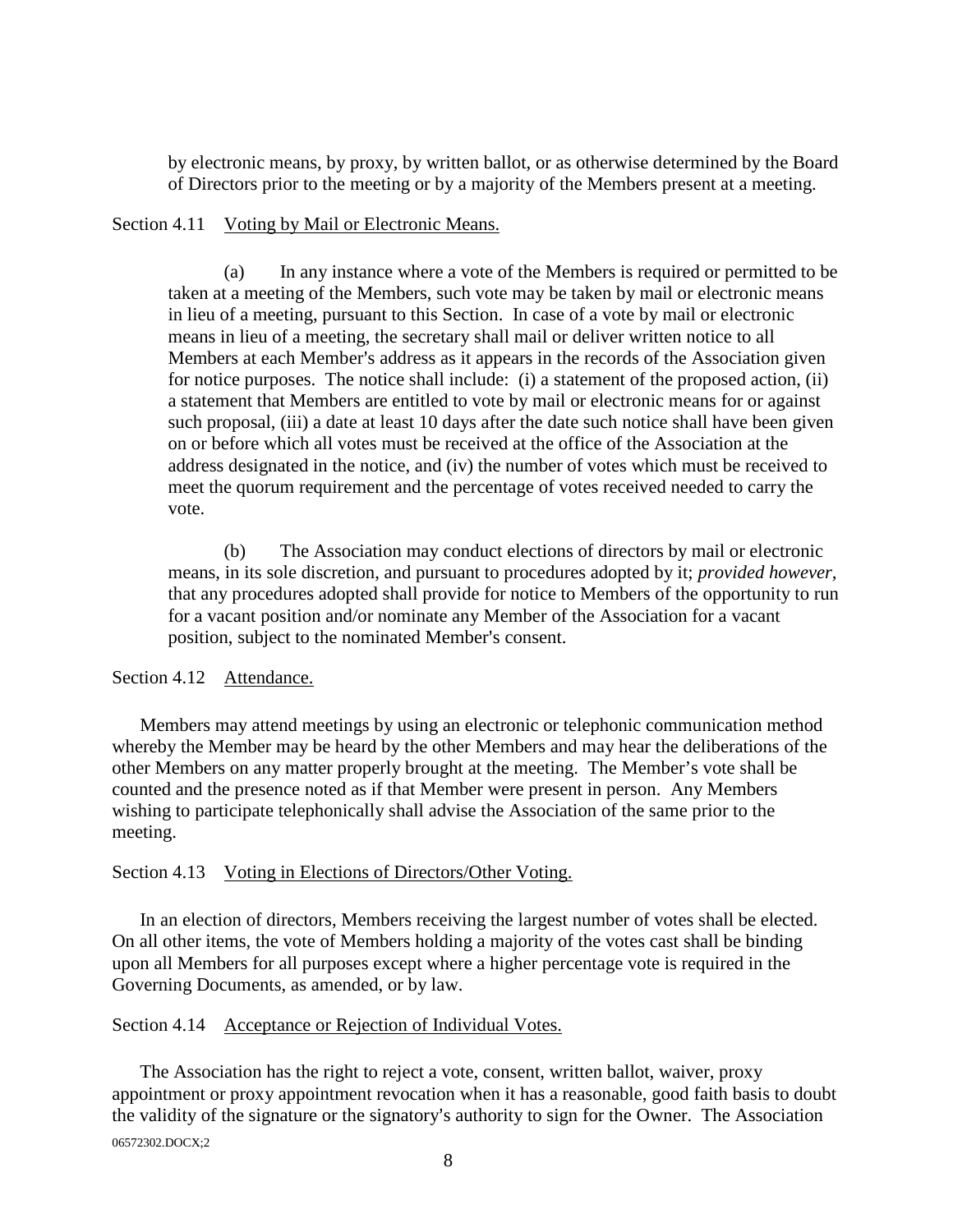and its officer or agent who accepts or rejects any of the above in good faith is not liable for any damages that may result from the acceptance or rejection. Unless a court decides otherwise, any action taken on the acceptance or rejection of any of the above will be deemed valid.

#### Section 4.15 Counting of Ballots.

All ballots shall be counted by a neutral third party, or a committee of volunteers who are Owners and are not Board members and not candidates in a contested election, selected or appointed at an open meeting in a fair manner by the chair of the Board or person presiding at such meeting or as otherwise required by law and as may be further defined by policy or procedures of the Association.

## **ARTICLE 5 BOARD**

Section 5.1 Number.

The affairs of the Association shall be governed by a Board of Directors which shall consist of three members, elected or appointed as provided below. In the case where through removal or resignation, the total number of Board members is less than three, the Board will be considered properly constituted until such vacancies are filled. The number of members of the Board may be increased or decreased by amendment of these Bylaws.

## Section 5.2 Oualification.

(a) Only one Owner per Unit, eligible to vote, current in the payment of Assessments, and otherwise in good standing, may be elected to, or appointed to fill a vacancy on the Board.

(b) If any Unit is owned by a partnership, trust, corporation, limited liability company, or other legal entity, any officer, partner, director, manager, member, trustee, or employee of that entity shall be eligible to serve as a director.

(c) Any Owner who is more than 30 days delinquent in payment of any Assessment shall not be qualified to serve on the Board.

(d) Any director who has unexcused absences from three consecutive Board meetings shall not be qualified to serve on the Board. An absence will be excused if the absent Board member notifies the Board president of the planned absence and the reason for the absence at least three days before the meeting, and a majority of the remaining Board members approve the absence as being for a valid purpose.

(e) Any Owner who is in violation of any provision of the Governing Documents of the Association for more than 30 days shall not be qualified to serve on the Board.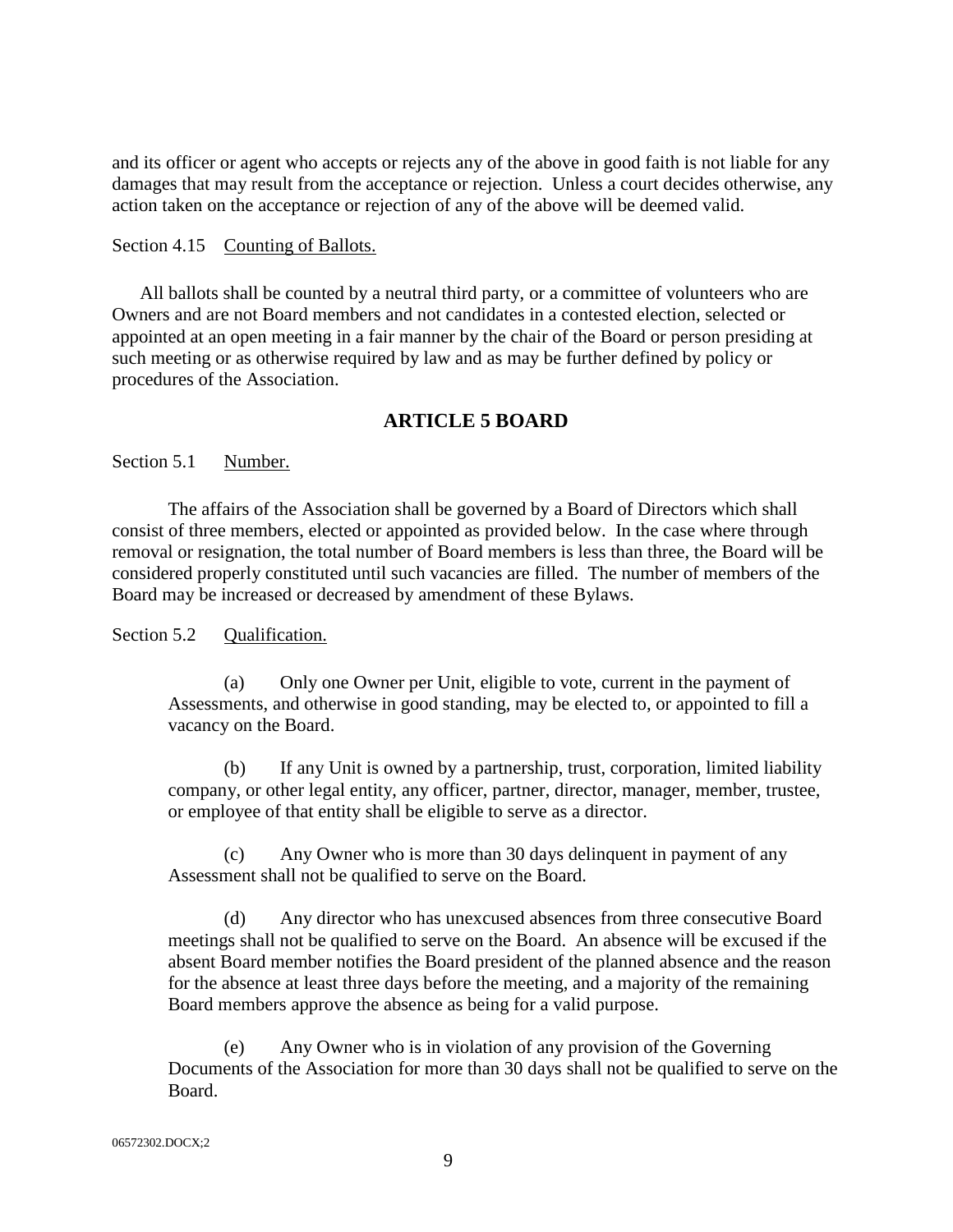(f) Any Owner who initiates or maintains an adversarial proceeding of any type against the Association shall not be qualified to serve on the Board for the duration of the proceeding.

(g) Any director who discloses confidential information acquired by virtue of his or her position on the Board shall not be qualified to serve on the Board. Information will be deemed "confidential" if a majority of the Board of Directors determines, in its sole discretion, that it is confidential prior to the disclosure. The Board may also adopt rules, regulations, policies, and/or procedures further addressing confidentiality.

(h) Once elected or appointed, each director may attend at least one educational program per year related to the management, operation or law of community associations. The director shall be entitled to reimbursement of any actual or necessary expenses incurred in attending such educational program(s), as long as approved, in advance, by the Board of Directors. Any such expenses shall be treated as a Common Expense.

 $(i)$  If a director is not qualified to serve on the Board, the director's position shall be deemed vacant.

## Section 5.3 Term of Office for Directors.

The term of office of directors shall be three years. The terms of the directors shall be staggered. The terms of at least 1/3 of the directors shall expire annually.

## Section 5.4 Resignation of Directors.

Any director may resign at any time by giving written notice to the president, to the secretary or to the Board of Directors stating the effective date of the resignation. Acceptance of a resignation shall not be necessary to make the resignation effective.

## Section 5.5 Removal of Directors.

(a) One or more directors or the entire Board of Directors may be removed at a Special Meeting of Members called pursuant to these Bylaws, with or without cause, by a vote of a majority of all Members. Notice of a Special Meeting of the Members to remove directors shall set forth that the meeting is being conducted for that purpose and shall be provided to every Member of the Association, including the directors sought to be removed, as provided in these Bylaws. Directors sought to be removed shall have the right to be present at this meeting and shall be given the opportunity to speak to the Members prior to a vote to remove being taken.

(b) In the event of removal of one or more directors, a successor shall be elected by the Members at the meeting to serve for the unexpired term of his or her predecessor.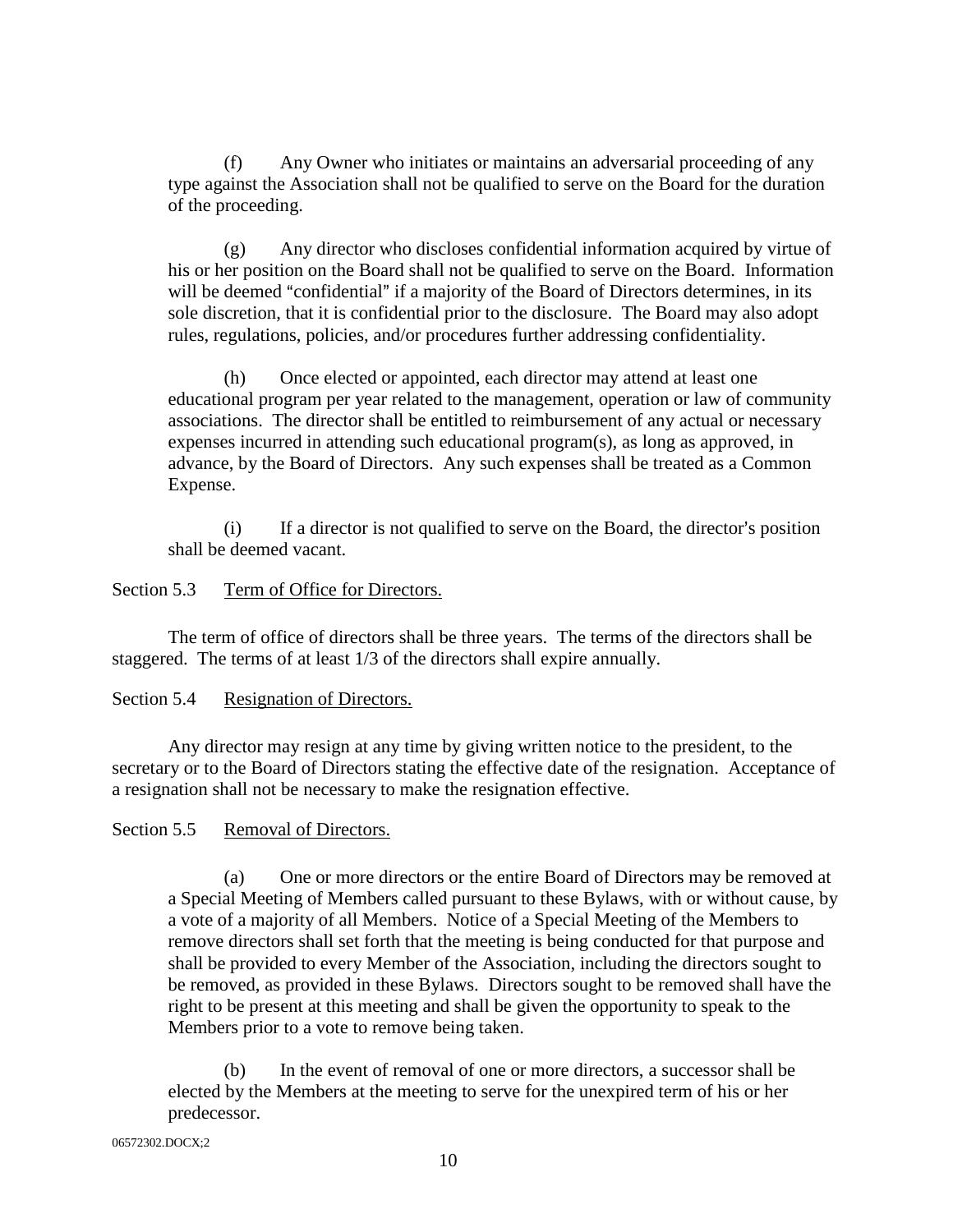## Section 5.6 Vacancies.

Vacancies on the Board caused by any reason (other than removal) may be filled by appointment by a majority vote of the remaining Board at any time after the occurrence of the vacancy, even though the directors present at that meeting may constitute less than a quorum. Each person so appointed shall be a director who shall serve for the remainder of the unexpired term.

#### Section 5.7 Compensation.

No director shall receive compensation for any service the director may render as a director to the Association. However, any director may be reimbursed for actual expenses incurred in the performance of Association duties, if allowed by state law.

# **ARTICLE 6 MEETINGS OF DIRECTORS**

## Section 6.1 Regular Meetings.

Regular meetings of the Board of Directors shall be held at such times, place and hour as may be fixed by the Board. The Board may set a schedule of regular meetings by motion and resolution, and no further notice is necessary to constitute such scheduled regular meetings.

## Section 6.2 Organizational Meetings.

The first meeting of a newly elected Board of Directors following the annual meeting of the Members shall be held within 10 days thereafter at such place as shall be fixed by the directors at the meeting at which such directors were elected and no notice shall be necessary to the newly elected directors in order to legally constitute such meeting, providing a majority of the whole Board shall be present.

#### Section 6.3 Special Meetings.

Special meetings of the Board of Directors shall be held when called by the president of the Association, or by any two directors, after not less than two days' notice to each director.

#### Section 6.4 Notice of Board Meetings.

06572302.DOCX;2 Except as provided in Section 6.1 above or below, written notice of each meeting of the Board shall be given by, or at the direction of, the secretary, by mailing a copy of the notice, postage prepaid, at least two days before the meeting, or by any other means permitted by the Colorado Revised Nonprofit Corporation Act, including, but not limited to, personal delivery, facsimile, and e-mail delivery, to each Board member entitled to vote, addressed to the Board member's address last appearing on the books of the Association, or supplied by a Board member to the Association for the purpose of notice. If a notice for a special meeting demanded pursuant to Section 6.2 is not given by the Board within 30 days after the date the written demand or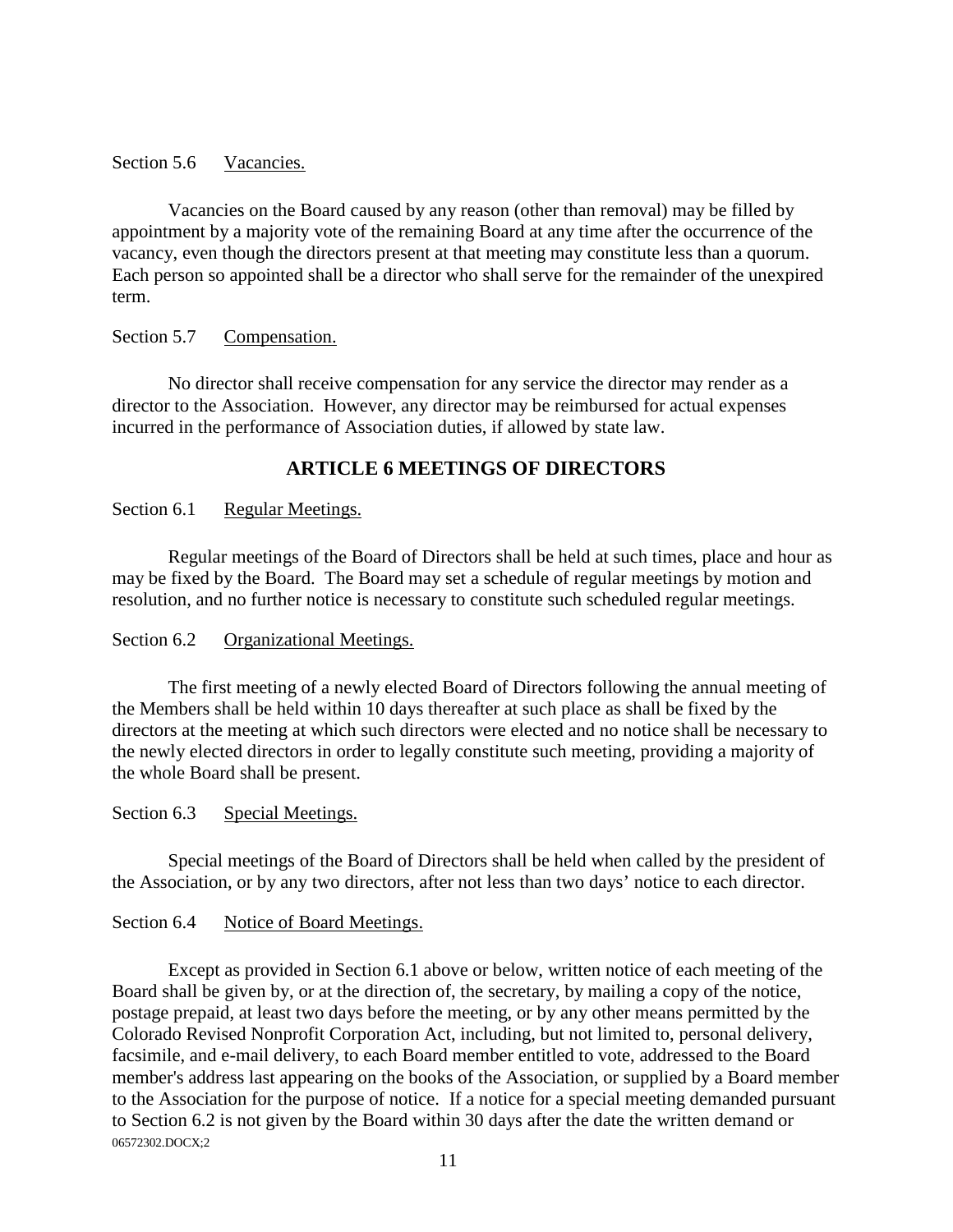demands are delivered to the Board, the directors signing the demand or demands may set the time and place of the meeting and give notice, pursuant to the above terms of Section 6.3 of these Bylaws. The notice shall specify the place, day and hour of the meeting, and, in the case of a special meeting, the purpose of the meeting.

## Section 6.5 Location of Meetings and Open Meetings.

(a) All meetings of the Board of Directors shall be open to attendance by Members, as provided by applicable Colorado law.

(b) All meetings of the Board of Directors shall be held in the Lodge at Lake Dillon building or in the Summit County or Denver metropolitan area, unless all directors consent in writing to another location.

(c) All meetings of the Board of Directors may be conducted in person, via conference call, via electronic means, or via any other method permitted by applicable Colorado law.

(d) Rules and Regulations and amendments of the Articles of Incorporation and Bylaws may not be adopted in closed or executive sessions of the Board.

(e) For any executive session or closed Board meeting, minutes kept for that part of the meeting should only indicate that an executive session was held and the general subject of the executive session.

## Section 6.6 Waiver of Notice.

Any director may waive notice of any meeting in writing. Attendance by a director at any meeting of the Board shall constitute a waiver of notice. If all the directors are present at any meeting, no notice shall be required, and any business may be transacted at the meeting.

# Section 6.7 Quorum.

At all meetings of the Board a majority of the directors currently in office shall constitute a quorum for the transaction of business, unless there are fewer than three directors, in which case all directors must be present to constitute a quorum. The votes of a majority of the directors present at a meeting at which a quorum is present shall constitute a decision of the Board unless there are fewer than three directors, in which case, unanimity of the directors is required to constitute a decision of the Board. If at any meeting there shall be less than a quorum present, a majority of those present may adjourn the meeting.

## Section 6.8 Proxies for Board Meetings.

06572302.DOCX;2 For the purposes of determining a quorum with respect to a particular issue and for the purposes of casting a vote for or against that issue, a director may execute, in writing, a proxy to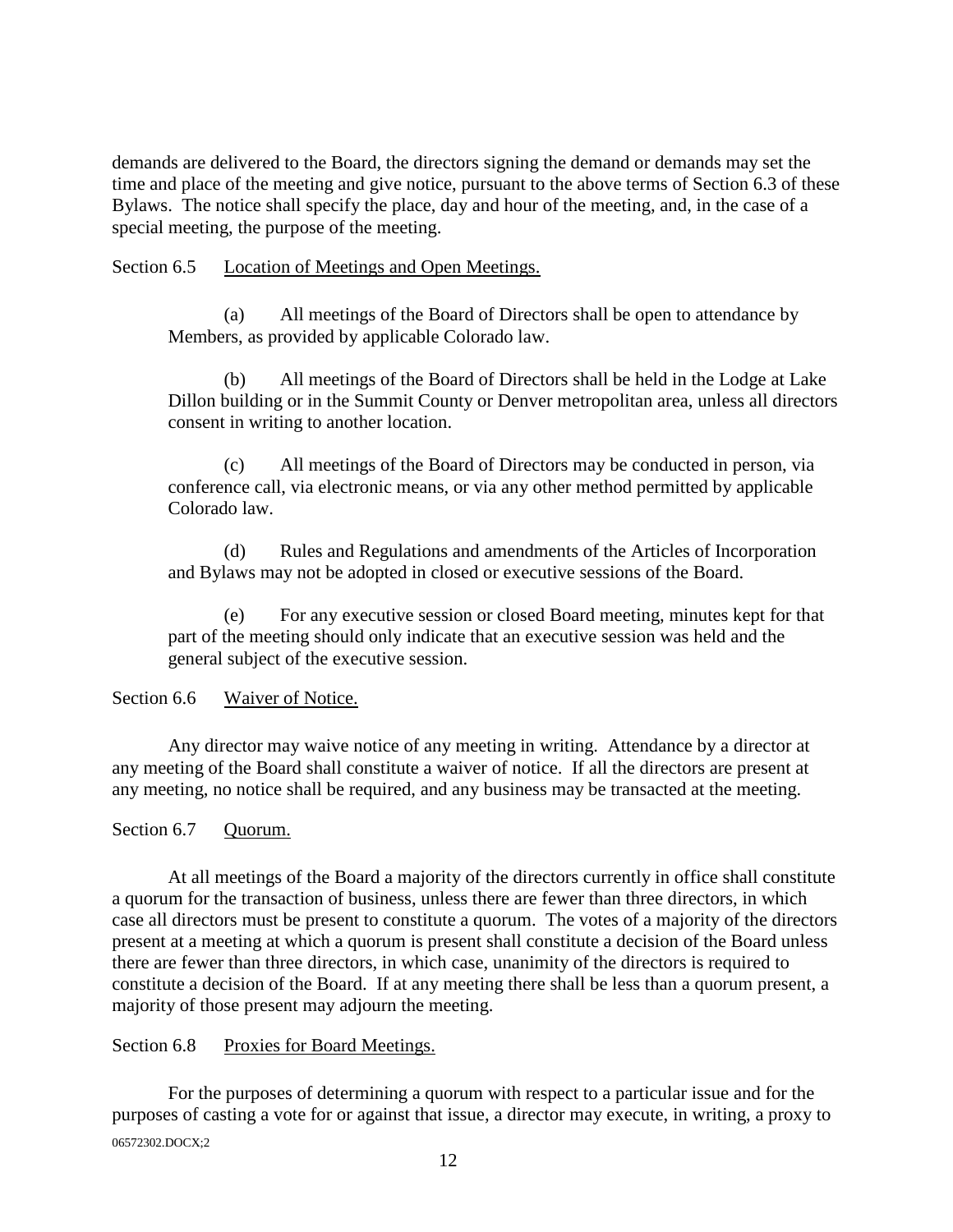be held by another director. The proxy shall specify a yes, no, or abstain vote on each particular issue for which the proxy was executed. Proxies which do not specify a yes, no, or abstain vote shall not be counted for the purpose of having a quorum present nor as a vote on the particular issue before the Board.

#### Section 6.9 Consent to Corporate Action.

The directors shall have the right to take any action, except the adopting of a rule or regulation, in the absence of a meeting, which they could otherwise have taken at a meeting, by:

(a) Obtaining the unanimous verbal vote of all directors which vote shall be noted in the minutes of the next meeting of the Board and ratified at that time; or

(b) Providing written notice to each director of a proposed action to be taken. Such notice shall include the date and time by which the directors must respond to the proposed action and shall state that failure to respond by the time stated in the notice will have the same effect as abstaining in writing to a proposed action and failing to demand in writing that action not be taken without a meeting. Upon receiving written notice of a proposed action, each director, by the date and time provided for in such notice, may: (i) vote in writing for such action; (ii) vote in writing against such action; (iii) abstain in writing from voting; (iv) fail to respond or vote; or (v) demand in writing that action not be taken without a meeting.

(1) In the event a sufficient number of affirmative votes for the proposed action, pursuant to these Bylaws, are cast in writing and not revoked by the time stated in the notice for such proposed action, the Board may take such action unless one or more directors demands that the action not be taken without a meeting. In the event action is taken pursuant to this provision, the action shall be noted in the minutes of the next meeting of the Board and ratified at that time.

(2) Any director who in writing has voted, abstained, or demanded action not be taken without a meeting pursuant to this Section may revoke such vote, abstention, or demand in writing; provided such revocation is received by the Association by the time and date stated in the notice for such proposed action. A director's right to demand that action not be taken without a meeting shall be deemed to have been waived unless the Association receives such demand from the director in writing by the time stated in the notice for such proposed action and such demand has not been revoked.

(c) Any action taken under subsections (a) and  $(b)(1)$  above shall have the same effect as though taken at a meeting of the directors and shall be effective at the end of the time stated in the notice for such proposed action.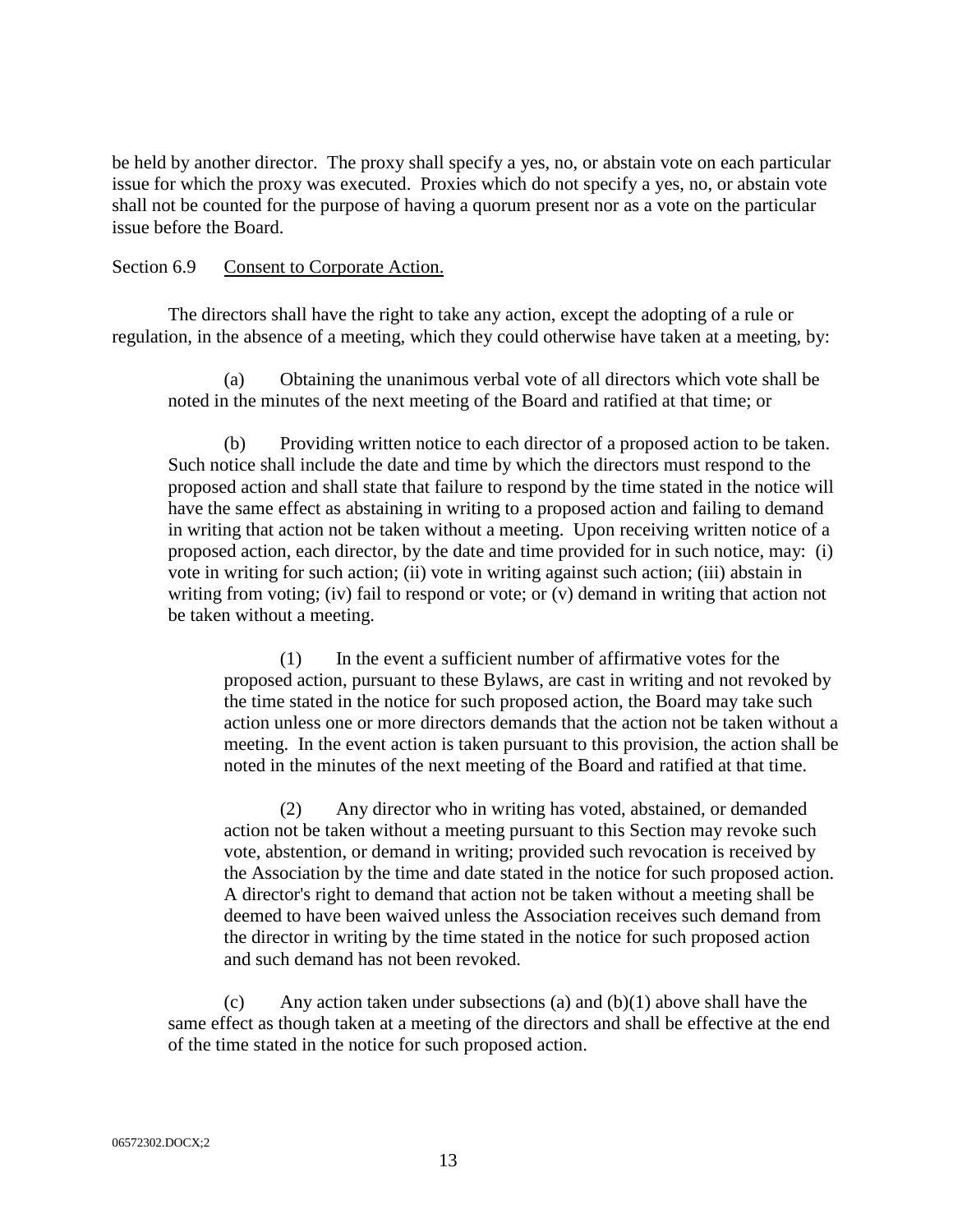## Section 6.10 Telephone or Electronic Communication in Lieu of Attendance.

A director may attend a meeting of the Board by using an electronic or telephonic communication method whereby the director may be heard by the other Members and may hear the deliberations of the other Members on any matter properly brought before the Board. The director's vote shall be counted and the presence noted as if that director were present in person.

## Section 6.11 Unit Owner Participation.

Owners must be allowed to speak before the Board votes on any issue under discussion. The Board shall allow a reasonable number of persons to speak on each side of the issue, but the Board may place reasonable restrictions on the time allowed for each Owner to speak. Owners may also be allowed to speak at such other times as the Board, in its sole discretion, deems appropriate.

# **ARTICLE 7 POWERS AND DUTIES OF THE BOARD OF DIRECTORS**

Section 7.1 Powers and Duties.

The Board may act in all instances on behalf of the Association, except as provided in the Governing Documents or the Act. The Board shall have, subject to the limitations contained in the Declaration and the Act, the powers and duties necessary for the administration of the affairs of the Association and of the Community, and for the operation and maintenance of the Community as a first class residential community, including the following powers and duties:

(a) Exercise any other powers conferred by the Governing Documents;

(b) Adopt and amend Rules and Regulations, including responsible governance policies, procedures and rules and regulations as required by the Act, and including penalties for infraction thereof;

(c) Adopt and amend budgets (subject to any requirements of the Declaration and the Bylaws);

(d) To keep and maintain full and accurate books and records showing all of the receipts, expenses, or disbursements of the Association;

(e) Collect Assessments as provided by the Governing Documents;

(f) Employ a managing agent, independent contractors or employees as it deems necessary, and prescribe their duties;

(g) Institute, defend or intervene in litigation or administrative proceedings or seek injunctive relief for violations of the Governing Documents, and, in the Association's name, on behalf of the Association or two or more Owners, on matters affecting the Community;

(h) Provide Association disclosures required by, and pursuant to, the Act;

(i) Make contracts, administer financial accounts and incur liabilities in the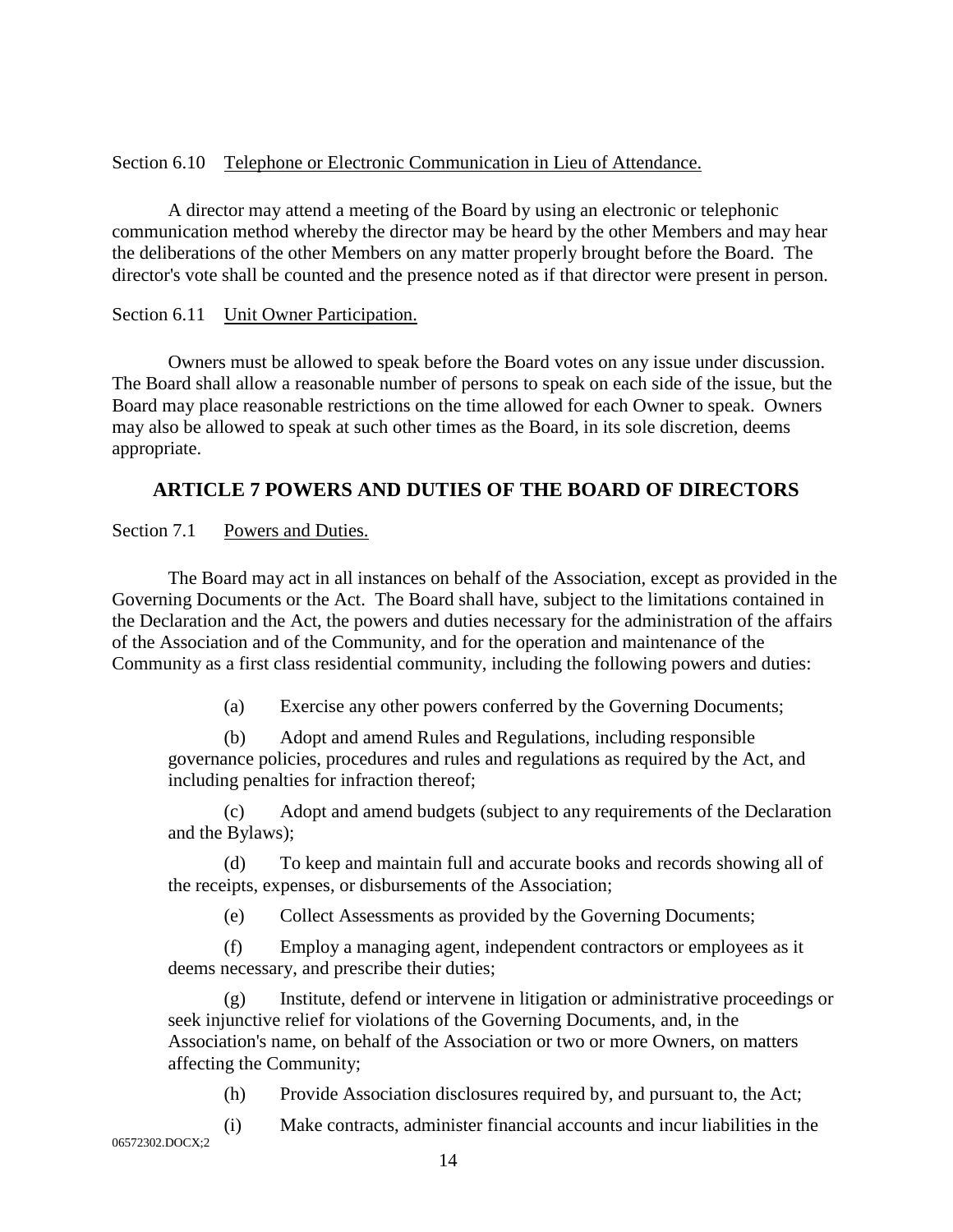name of the Association;

(j) Acquire, hold, encumber and convey, in the Association's name and in the ordinary course of business, any right, title or interest to real estate, pursuant to the consent requirements set forth in the Governing Documents, if any;

(k) Borrow funds and secure loans with an interest in future Assessments in order to pay for any expenditure or outlay required pursuant to the authority granted by the provisions of the recorded Declaration and these Bylaws, and to execute all such instruments evidencing such indebtedness as the Board of Directors may deem necessary and give security therefore, subject to the requirements set forth in the Declaration;

(l) Provide for the indemnification of the Association's directors and any person serving without compensation at the request of the Association, and maintain association professional liability insurance;

(m) Supervise all persons acting on behalf of and/or at the discretion of the Association;

(n) Procure and maintain liability and hazard insurance as set forth in the Governing Documents;

(o) Cause all persons having fiscal responsibilities for the assets of the Association to be insured and/or bonded, as it may deem appropriate;

(p) Provide education to Owners on an annual basis; and

(q) Exercise for the Association all powers, duties, rights and obligations in or delegated to the Association and not reserved to the membership by other provisions of the Governing Documents or the Act.

Section 7.2 Managing Agent.

The Board may employ a managing agent at a compensation established by the Board, to perform duties and services authorized by the Board. The Board shall have the authority to delegate any of the powers and duties set forth in this Article to a managing agent. Regardless of any delegation to a managing agent, the members of the Board shall not be relieved of responsibilities under the Governing Documents or Colorado law.

Section 7.3 No Waiver.

The omission or failure of the Association or Owner to enforce the covenants, conditions, easements, uses, limitations, obligations, or other provisions of the Governing Documents shall not constitute or be deemed a waiver, modification, or release thereof, and the Board or the managing agent shall have the right to enforce the same at any time.

# **ARTICLE 8 OFFICERS AND THEIR DUTIES**

Section 8.1 Enumeration of Offices.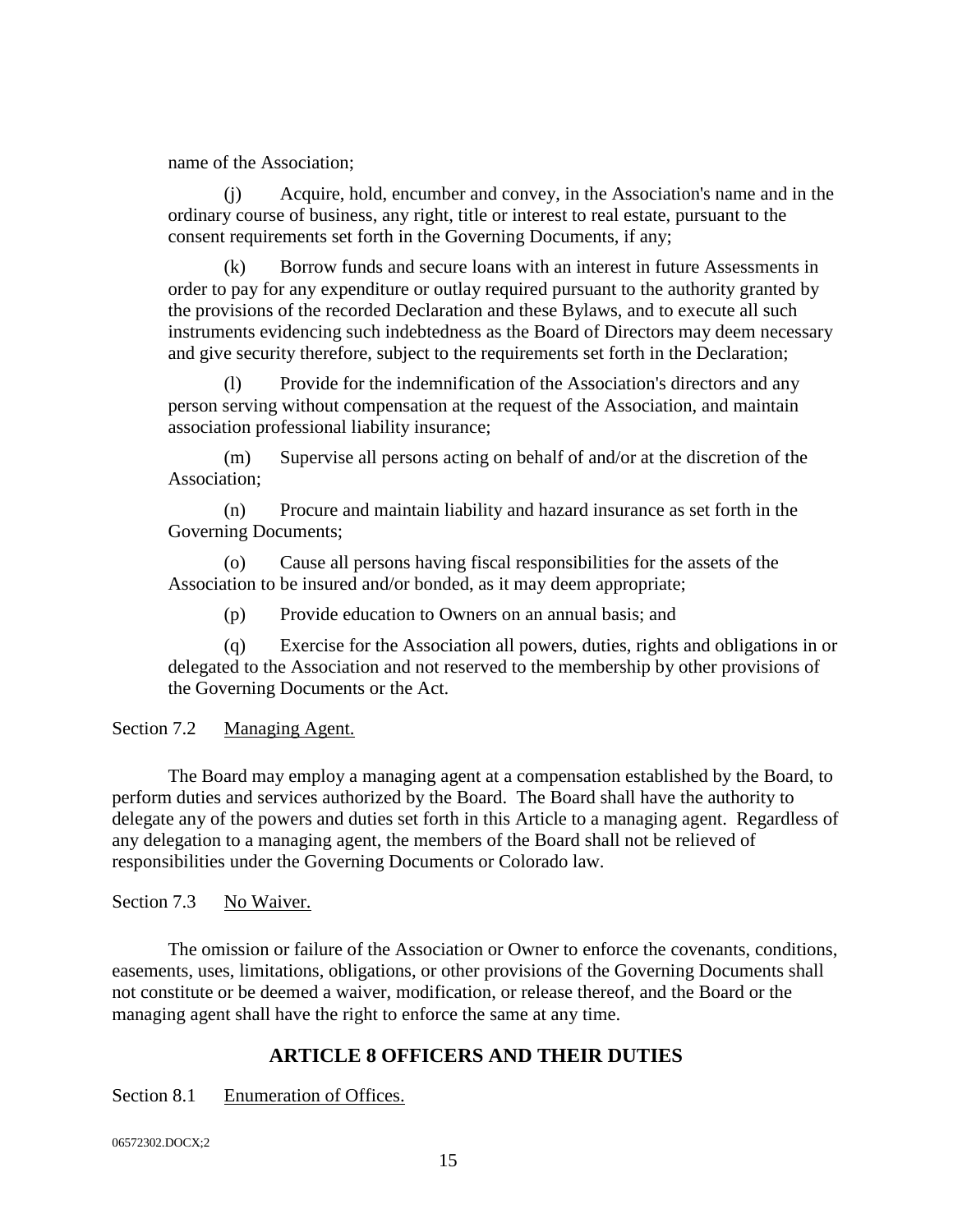The officers of this Association shall be a president, a vice-president, a secretary, and a treasurer, who are all required to be Directors, and such other officers as the Board may from time to time create by resolution. Any two offices, except the offices of president and secretary, may be held by the same person.

#### Section 8.2 Election of Officers.

The officers shall be elected by the Board for one year terms at the first meeting of the Board of Directors following each annual meeting of the Members.

#### Section 8.3 Special Appointments.

The Board may elect other officers as the affairs of the Association may require, each of whom shall hold office for such period, have such authority, and perform such duties as the Board may, from time to time, determine.

#### Section 8.4 Resignation and Removal.

Any officer may be removed from office with or without cause by a majority of the Board of Directors. Any officer may resign at any time by giving written notice to the Board, the president or the secretary. A resignation shall take effect on the date of receipt of a notice or at any later time specified therein. Acceptance of a resignation shall not be necessary to make it effective.

Section 8.5 Vacancies.

A vacancy in any office may be filled by appointment by the Board by majority vote of the Board. The officer appointed to the vacancy shall serve for the remainder of the term of the officer replaced.

#### Section 8.6 Duties.

The duties of the officers are as follows:

(a) President. The president shall have all of the general powers and duties which are incident to the office of president of a Colorado nonprofit corporation. Specifically, the president shall have the power to preside at all meetings of the Board of Directors and of the Members; appoint committees; see that orders and resolutions of the Board are carried out; sign contracts, leases and other written instruments; direct, supervise, coordinate and have general control over the day-to-day affairs of the Association.

(b) Vice President. The vice president shall take the place of the president and perform the president's duties whenever the president is absent or unable to act. If neither the president nor the vice president is able to act, the Board of Directors shall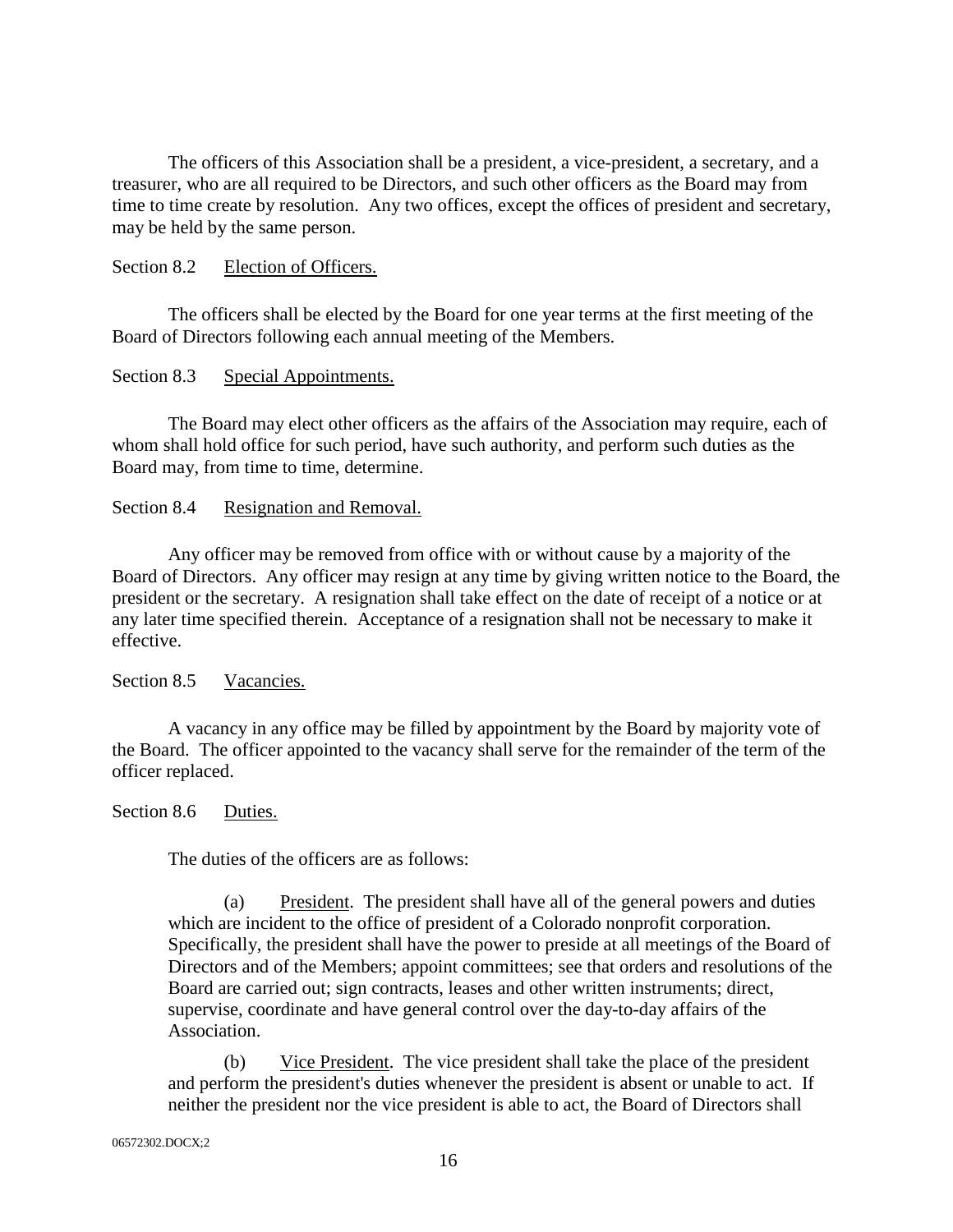appoint some other director to act in the place of the president on an interim basis. The vice president shall also perform other duties imposed by the Board of Directors or by the president.

(c) Secretary. The secretary shall record the votes and maintain the minutes of all meetings and proceedings of the Board and of the Members; serve notice of meetings of the Board and of the Members; keep appropriate current records showing the Members of the Association together with their addresses; cause Association records to be kept and maintained; and perform such other duties incident to the office of secretary or as required by the Board.

(d) Treasurer. The treasurer shall be responsible for the receipt, deposit and disbursement of Association funds and securities and for maintenance of full and accurate financial records; shall prepare an annual budget, a statement of income and expenditures, and a balance sheet to be presented to the membership, and deliver a copy of each to the Members. The treasurer shall perform all duties incident to the office of treasurer and such other duties as may be assigned by the Board of Directors.

Section 8.7 Delegation.

The duties of any officer may be delegated to the managing agent, resident manager, committee, or another Board member; *provided, however,* the officer shall not be relieved of any responsibility under this Section or under Colorado law.

# **ARTICLE 9 COMMITTEES**

Section 9.1 Designated Committees.

The Association may create committees and appoint such committee members as deemed appropriate in carrying out its purposes. Committee chair persons must meet the same qualifications to serve as Board members must meet to serve on the Board, as set forth in these Bylaws. Committees shall have authority to act only to the extent designated in the Governing Documents or delegated by the Board. The Board shall also have the power to remove any and all committee members with or without cause and to terminate any such committee.

Section 9.2 Open Committee Meetings.

All committee meetings shall be open to attendance by Members, as provided by applicable law.

## **ARTICLE 10 BOOKS AND RECORDS**

Section 10.1 Association Records.

The Association records will be available for production to Owners in accordance with statutory requirements, which may be clarified further in a policy adopted by the Board of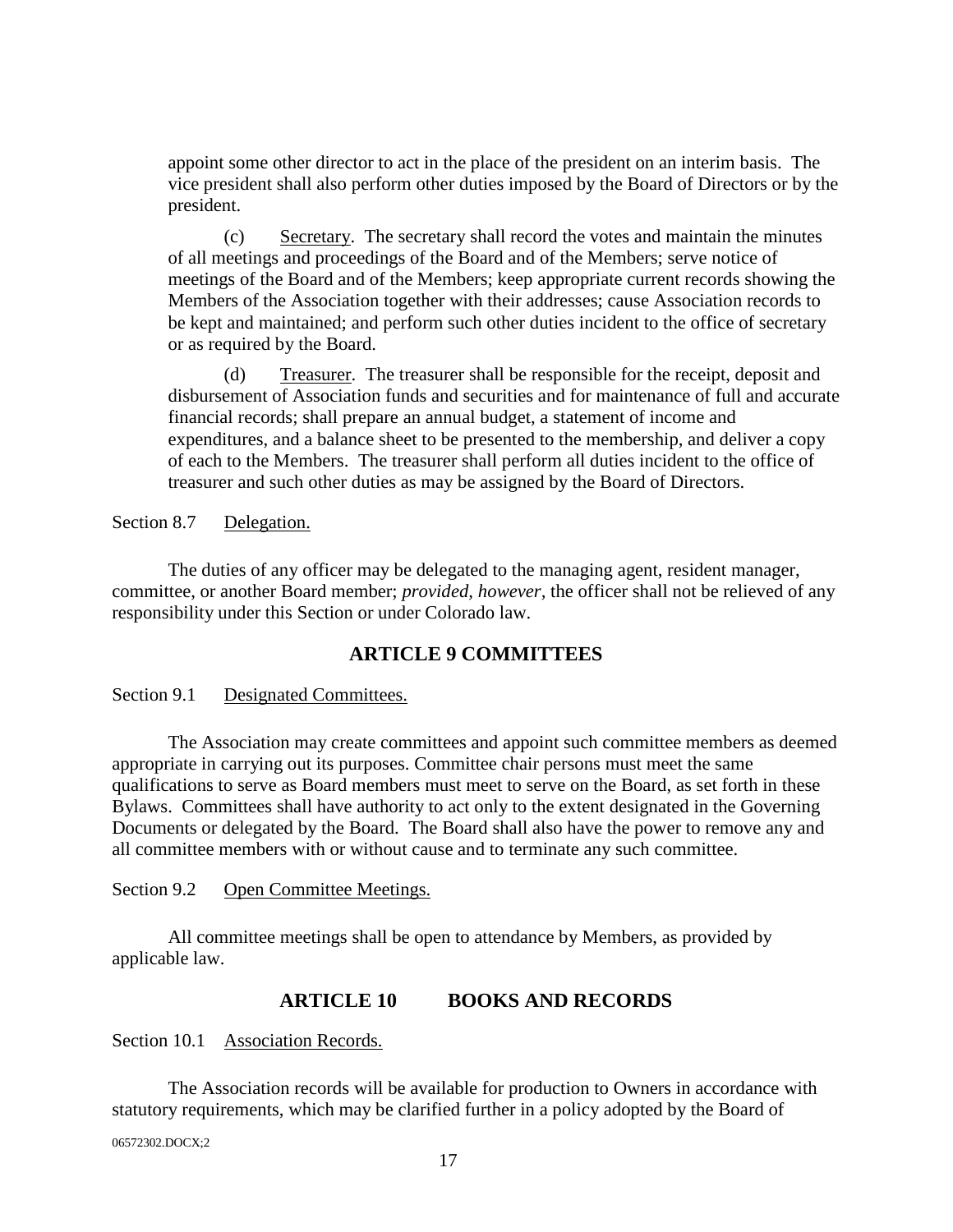Directors.

#### Section 10.2 Minutes and Presumptions Under the Minutes.

Minutes or any similar record of the meetings of Members, or of the Board of Directors, when signed by the secretary or acting secretary of the meeting, shall be presumed to truthfully evidence the matters set forth therein. A recitation in any such minutes that notice of the meeting was properly given shall be prima facie evidence that the notice was given.

Section 10.3 Examination.

The Association records shall at all times, during normal business hours and after at least ten days written notice, or at the next scheduled Board meeting if within 30 days of written request, be subject to inspection and copying by any Member, at his or her expense, except documents determined by the Board to be withheld under the inspection of records policy of the Association in accordance with the Act. Any Owner's request to inspect and copy Association records must describe with reasonable particularity what records are requested. The Association may charge the actual costs for copying of the records, as clarified further in its inspection of records policy.

#### **ARTICLE 11 AMENDMENTS**

Section 11.1 Bylaw Amendments.

(a) These Bylaws may be amended by:

(i) The affirmative vote of a majority of the members of the Board of Directors at a duly constituted meeting; provided, however, no amendment shall be made to the quorum requirement without the affirmative vote of Members holding at least a majority of the votes entitled to be cast in the Association who are present and voting, in person or by proxy, at a regular or special meeting of the Members at which a quorum, as set forth in these Bylaws, is present; or

(ii) The affirmative vote of Members holding at least a majority of the votes entitled to be cast in the Association present and voting, in person or by proxy, at a regular or special meeting of the Members called for such purpose at which a quorum is present, provided that notice has been sent to all Members pursuant to these Bylaws, and such notice sets forth that the meeting is being conducted for the purpose of amendment.

(b) Notwithstanding anything to the contrary in these Bylaws, these Bylaws may be amended by the Board of Directors, without Member approval, to comply with any statutory or judicial requirements.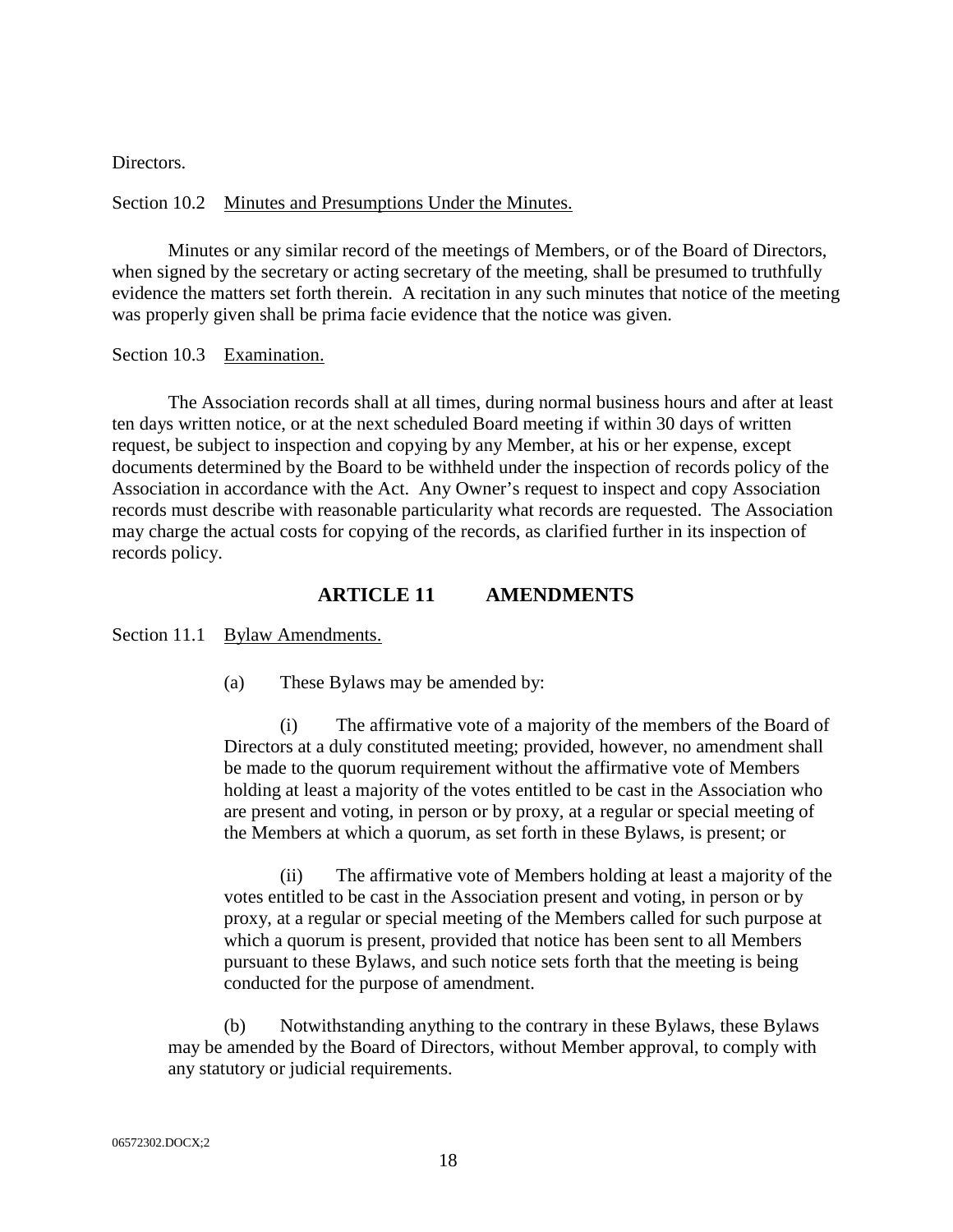## **ARTICLE 12 INDEMNIFICATION**

Section 12.1 Obligation to Indemnify.

(a) The Association shall indemnify any person who was or is a party, or is threatened to be made a party, to any threatened, pending or completed action, suit or proceeding, whether civil, criminal, administrative or investigative; by reason of the fact that the person is or was a director, officer or committee member of the Association; provided the person is or was serving at the request of the Association in such capacity; and provided that the person:

(i) acted in good faith, and;

(ii) in a manner that the person reasonably believed to be in the best interests of the Association, and;

(iii) with respect to any claimed criminal action or proceeding, had no reasonable cause to believe the conduct was unlawful.

The determination of any action, suit or proceeding by judgment, order, settlement or conviction, or upon a plea of *nolo contendere* or its equivalent, shall not of itself create a presumption that the person did not act in good faith and in a manner reasonably believed to be in the best interests of the Association and, with respect to any criminal action or proceeding, had no reasonable cause to believe the conduct was unlawful.

(b) Notwithstanding anything in subsection (a) above, unless a court of competent jurisdiction determines that, in view of all circumstances of the case, the person is fairly and reasonably entitled to expenses, no indemnification shall be made:

(i) In connection with a proceeding by or in the right of the Association, where the person has been adjudged to be liable to the Association; or

(ii) In connection with any other proceeding charging that the person received an improper personal benefit, whether or not involving action in an official capacity, the person has been adjudged liable on the basis the person received an improper personal benefit.

(c) To the extent that the person has been wholly successful on the merits in defense of any action, suit or proceeding as described above, the person shall be indemnified against actual and reasonable expenses (including expert witness fees, attorney fees and costs) incurred in connection with the action, suit or proceeding.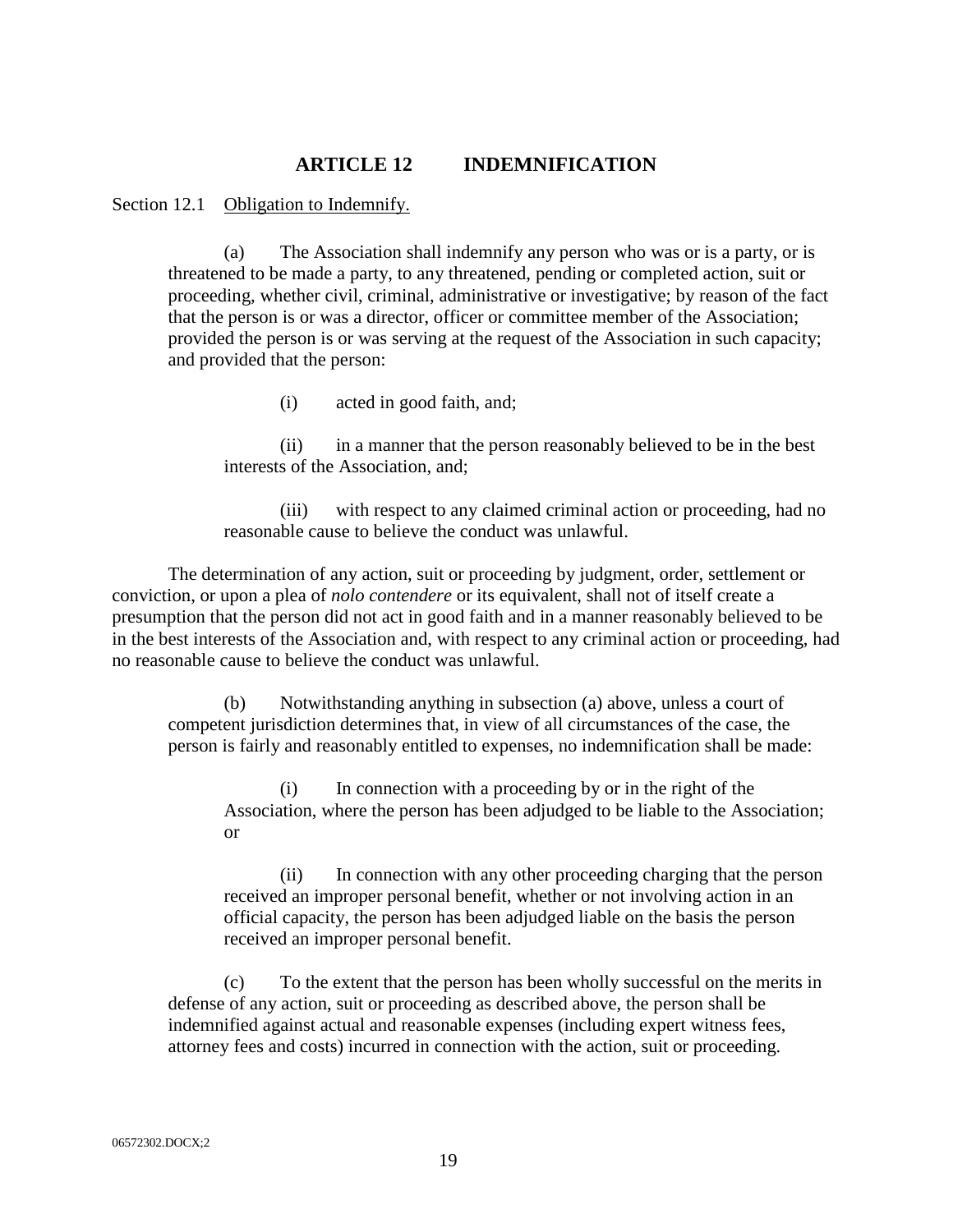#### Section 12.2 Determination Required.

or

(a) The Board of Directors shall determine whether the person requesting indemnification has met the applicable standard of conduct set forth above. The determination shall be made by the Board of Directors by a majority vote of a quorum consisting of those members of the Board of Directors who were not parties to the action suit or proceeding.

(b) If a quorum cannot be obtained as contemplated above or if a quorum has been obtained and the Board so directs, a determination may be made, at the discretion of the Board, by:

(i) independent legal counsel selected by a majority of the full Board;

(ii) by the voting members, but voting members who are also at the same time seeking indemnification may not vote on the determination.

#### Section 12.3 Payment in Advance of Final Disposition.

The Association shall pay for or reimburse the reasonable expenses as described above in advance of final disposition of the action, suit or proceeding if the person requesting indemnification provides the Board of Directors with:

(a) A written affirmation of that person's good faith belief that he or she has met the standard of conduct described above and;

A written statement that the person shall repay the advance if it is ultimately determined that he or she did not meet the standard of conduct described above.

Section 12.4 No Limitation of Rights.

The indemnification provided in this Article shall not be deemed exclusive of nor a limitation upon any other rights to which those indemnified may be entitled under any bylaw, agreement, vote of the Members or disinterested members of the Board of Directors, or otherwise, nor by any rights which are granted pursuant to C.R.S. § 38-33.3-101, *et seq.*, and the Colorado Revised Nonprofit Corporation Act, as those statutes may be amended from time to time.

## Section 12.5 Directors and Officers Insurance.

06572302.DOCX;2 The Association shall purchase and maintain insurance on behalf of any person who is or was a member of the Board of Directors, the manager, committee members, or anyone acting at the direction of the Board, covering defense and liability expenses arising out of any action, suit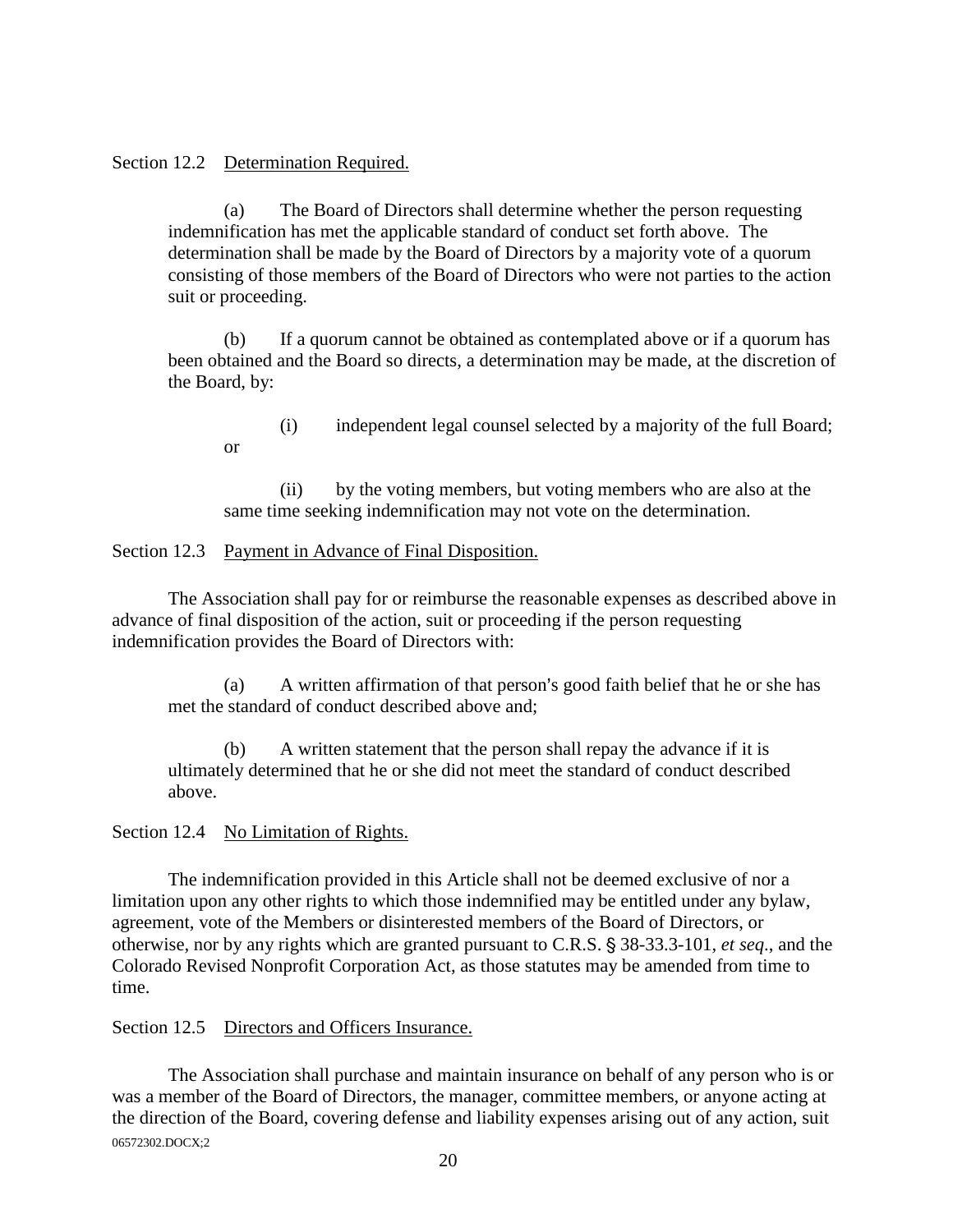or proceeding asserted against the person by virtue of the person's actions on behalf of the Association or at the direction of the Board, whether or not the Association would have the power to indemnify the person against liability under provisions of this Article.

## **ARTICLE 13 MISCELLANEOUS**

Section 13.1 Fiscal Year.

The Board has the right to establish and, from time to time, change the fiscal year of the Association.

Section 13.2 Notices.

All notices to the Association or the Board shall be delivered to the office of the managing agent, or, if there is no managing agent, to the office of the Association, or to such other address as the Board may designate by written notice to all Owners. Except as otherwise provided, all notices to any Owner shall be mailed to the Owner's address as it appears in the records of the Association. All notices shall be deemed to have been given when mailed or transmitted, except notices of changes of address, which shall be deemed to have been given when received.

Section 13.3 Conflicts.

In the case of any conflicts between the Declaration and these Bylaws or the Articles of Incorporation, the terms of the Declaration shall control. In the case of any conflicts between the Articles of Incorporation and these Bylaws, the terms of the Articles of Incorporation shall control.

Section 13.4 Waiver.

No restriction, condition, obligation or provision contained in these Bylaws shall be deemed to have been abrogated or waived by reason of any failure to enforce the same, irrespective of the number of violations or breaches which may occur.